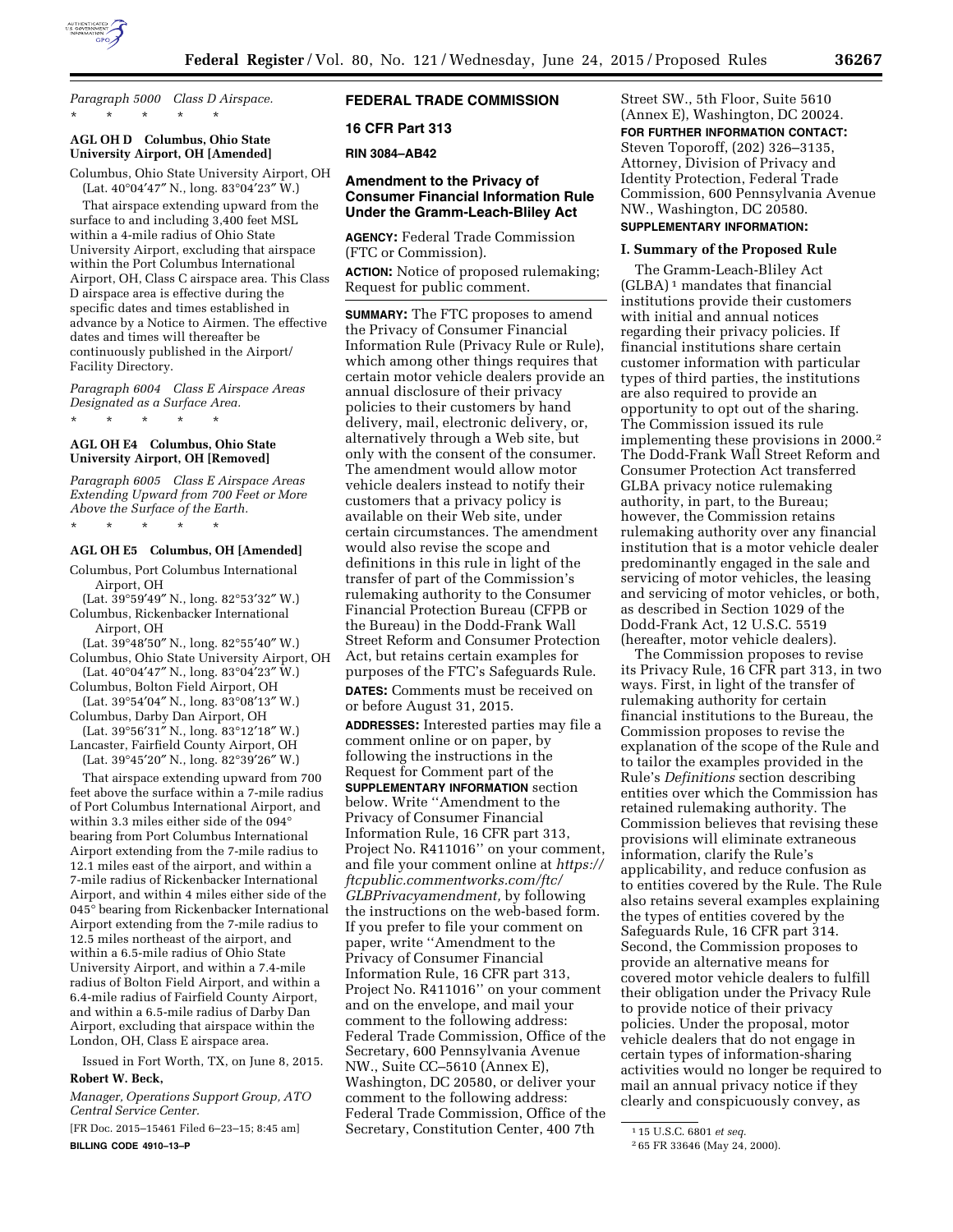part of another mandated or legally permissible notice or disclosure, that their privacy notice is available on their publicly accessible Web site. This proposed revision is consistent with changes made in an October 28, 2014, rulemaking by the Bureau, which has rulemaking authority over depository institutions and many non-depository institutions.3

The Commission believes that the proposed changes are consistent with those issued by the Bureau, and will help avoid consumer confusion and ensure that the requirements for motor vehicle dealers covered by the Rule are consistent with the GLBA's privacy provisions for other financial institutions. Such changes may also streamline the flow of information to consumers, while easing the burden on motor vehicle dealers of providing annual notices. The Commission invites comment on the proposed rule revisions generally and on the specific issues outlined throughout Section IV. In addition, the Commission requests comment on whether, and the extent to which, the FTC's Privacy Rule applicable to motor vehicle dealers should be consistent with the rule adopted by the Bureau, or if there are elements that should differ.

The Commission seeks comment on the proposal through August 17, 2015.

### **II. Background**

#### *A. The Statute and Regulation*

The GLBA was enacted in 1999.<sup>4</sup> The GLBA, among other things, provides a framework for regulating the privacy practices of a broad range of entities. The GLBA requires that financial institutions provide their customers with initial and annual notices regarding their privacy policies, and allow their customers to opt out of sharing their information with certain nonaffiliated third parties. Covered entities include, for example, payday lenders, mortgage brokers, check cashers, debt collectors, real estate appraisers, certain motor vehicle dealers and remittance transfer providers.

Rulemaking authority to implement the GLBA's privacy provisions was initially spread among many agencies. The Federal Reserve Board (Board), the Office of Comptroller of the Currency (OCC), the Federal Deposit Insurance Corporation (FDIC), and the Office of Thrift Supervision (OTS) jointly adopted final rules to implement the notice requirements of the GLBA in 2000.5 The Commission, the National

Credit Union Administration (NCUA), Securities and Exchange Commission (SEC), and Commodity Futures Trading Commission (CFTC) were part of the same interagency process, but issued their rules separately.<sup>6</sup> In 2009, all these agencies issued a joint final rule with a model form that financial institutions could use, at their option, to provide the required initial and annual privacy disclosures.7

In 2011, the Dodd-Frank Act 8 transferred the GLBA's privacy notice rulemaking authority from the Board, NCUA, OCC, OTS, the FDIC, and the Commission (in part) to the Bureau. The Bureau then restated the implementing regulations in Regulation P, 12 CFR part 1016, in late 2011 (Regulation P).9 However, under the Dodd-Frank Act, the Commission retained rulemaking authority for motor vehicle dealers described in section 1029 of the Dodd-Frank Act, 12 U.S.C. 5519. Thus, in 2012, the Commission issued a notice that it was retaining the implementing regulations governing privacy notices for motor vehicles dealers, at 16 CFR part 313.10

Despite the transfer of general rulemaking authority for the Privacy Rule to the CFPB, the Commission and other agencies retained their existing enforcement authority under the GLBA.11 In addition, the SEC and CFTC retained rulemaking authority with respect to securities and futures-related companies, respectively.12 Accordingly, as part of this rulemaking process, the Commission has consulted and coordinated, or offered to consult, with those agencies who have rulemaking and/or enforcement authority under the GLBA, including the Bureau, SEC, CFTC and the National Association of Insurance Commissioners (NAIC).13

#### *B. The Privacy Notice Requirements*

As noted, the GLBA and the FTC Privacy Rule require that certain covered motor vehicle dealers provide consumers with notices describing their privacy policies. Section 503 of the GLBA and 16 CFR 313.4 require covered entities to provide an initial notice of

12 15 U.S.C. 6804, 6809; 12 U.S.C. 1843(k)(4); 12 CFR 1016.1(b).

these policies, and then ''provide a clear and conspicuous notice to customers that accurately reflects [their] privacy policies and practices *not less than annually* during the continuation of the customer relationship.'' 14

Section 502 of the GLBA and 16 CFR 313.6(a)(6) require that initial and annual notices inform customers of their right to opt out of the sharing of nonpublic personal information with some types of nonaffiliated third parties. For example, a customer has the right to opt out of allowing a motor vehicle dealer to sell her name and address to a nonaffiliated auto insurance company. On the other hand, a motor vehicle dealer is not required to allow consumers to opt out of the dealer's sharing involving third-party service providers, joint marketing arrangements, maintenance and servicing of accounts, securitization, law enforcement and compliance, reporting to consumer reporting agencies, and certain other activities that are specified in the statute and regulation.15 If a motor vehicle dealer limits its sharing to uses that do not trigger opt-out rights, it may provide an annual privacy notice to its customers that does not include information regarding opt-out rights.

Motor vehicle dealers also may include in the annual privacy notice information about certain consumer optout rights related to affiliate sharing under the FCRA. First, section 603(d)(2)(A)(iii) of the FCRA allows the sharing of a consumer's information among affiliates, but only if the consumer is notified of such sharing and is given an opportunity to opt out.16 Section 503(c)(4) of the GLBA and the Privacy Rule generally require motor vehicle dealers to incorporate any notifications and opt-out disclosures provided pursuant to section 603(d)(2)(A)(iii) of the FCRA into their initial and annual privacy notices.17

Second, section 624 of the FCRA and 16 CFR 680 (the Affiliate Marketing Rule) provide that an affiliate of a motor vehicle dealer that receives certain information 18 about a consumer from the dealer may not use that information for marketing purposes, unless the consumer is provided with an opportunity to opt out of that use.19

15 15 U.S.C. 6802(b)(2), 6802(e); 16 CFR 313.13, 313.14, 313.15.

<sup>3</sup> 79 FR 64057 (Oct. 28, 2014).

<sup>4</sup>Public Law 106–102, 113 Stat. 1338 (1999).

<sup>5</sup> 65 FR 35162 (June 1, 2000).

<sup>6</sup> 65 FR 33646 (May 24, 2000) (FTC final rule); 65 FR 31722 (May 18, 2000) (NCUA final rule); 65 FR 40334 (June 29, 2000) (SEC final rule); 66 FR 21252 (Apr. 27, 2001) (CFTC final rule).

<sup>7</sup> 74 FR 62890 (Dec. 1, 2009).

<sup>8</sup>Public Law 111–203, 124 Stat. 1376 (2010). 9 76 FR 79025 (Dec. 21, 2011).

<sup>10</sup> 77 FR 22200, 22201 (April 13, 2012) (also rescinding those regulations for which rulemaking authority was transferred to the Bureau under the Dodd-Frank Act).

<sup>11</sup> 15 U.S.C. 6805(a).

<sup>13</sup>*See* 15 U.S.C. 6804(a)(2).

<sup>14</sup> 16 CFR 313.5(a)(1) (emphasis added).

<sup>16</sup> 15 U.S.C. 1681a(d)(2)(A)(iii).

<sup>17</sup> 15 U.S.C. 6803(c)(4); 16 CFR 313.6(a)(7).

 $^{\rm 18}\!$  The type of information to which section  $624$ applies is information that would be a consumer report but for the exclusions provided by section  $603(d)(2)(A)(i)$ , (ii), or (iii) of the FCRA.

<sup>19</sup> 15 U.S.C. 1681s–3. The FTC's Affiliate Marketing Rule applies to motor vehicle dealers.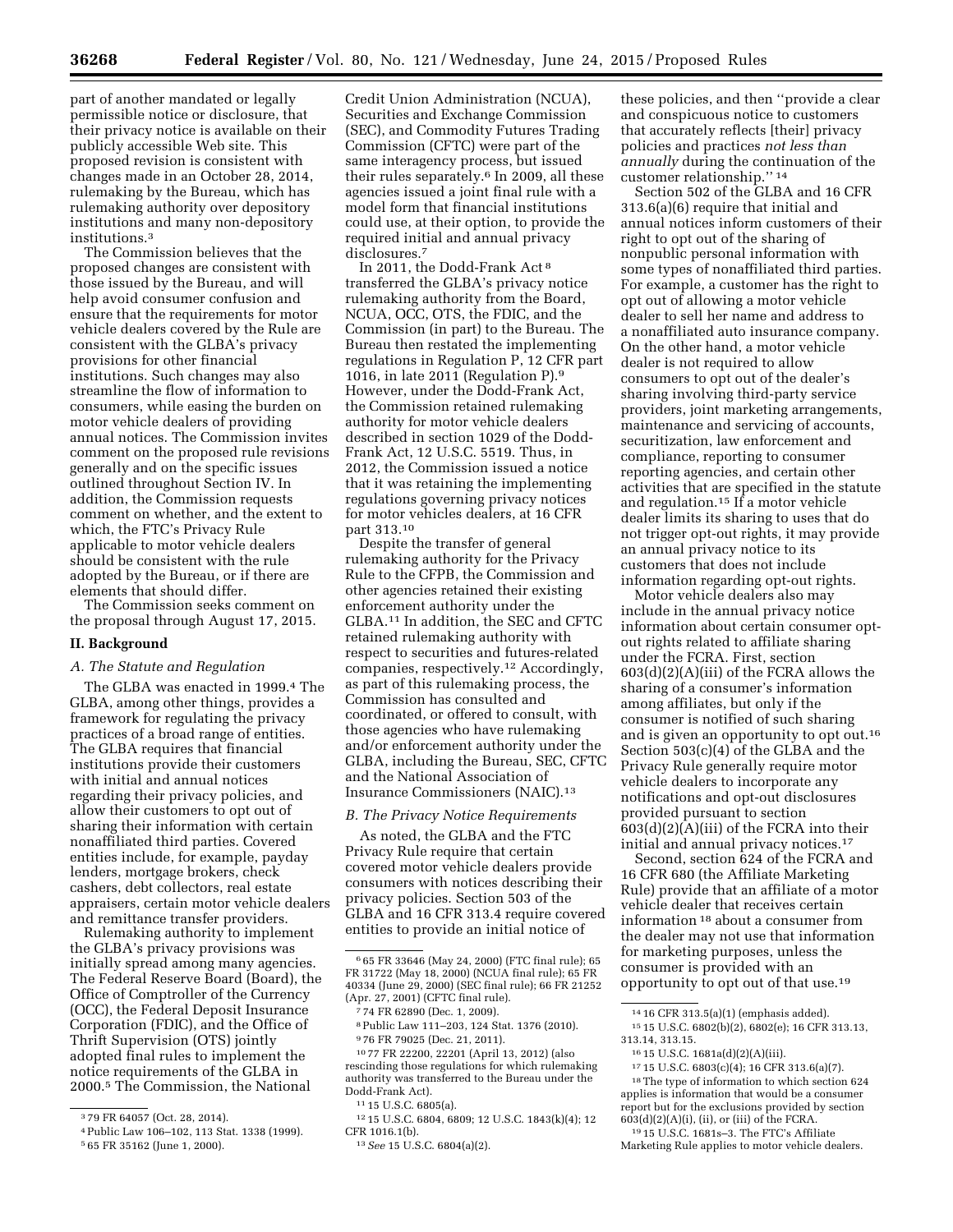This requirement governs the *use* of information by an affiliate, not the *sharing* of information among affiliates, and thus is distinct from the affiliate sharing opt-out discussed above. The Affiliate Marketing Rule permits (but does not require) motor vehicle dealers to incorporate any opt-out disclosures provided under section 624 of the FCRA and the Affiliate Marketing Rule into the initial and annual privacy notices

required by the GLBA.20 Finally, § 313.6(a)(8) of the Privacy Rule requires that the notices also briefly describe how motor vehicle dealers protect the nonpublic personal information they collect and maintain.

#### *C. The Bureau Rulemaking*

In December 2011, the Bureau issued a Request for Information seeking specific suggestions for streamlining regulations that were transferred to the Bureau from other Federal agencies (Streamlining RFI), including the annual privacy notice requirement.21

The Bureau received numerous comments from industry urging the Bureau to eliminate or reduce the annual notice requirement.22 Industry argued that most customers ignore annual privacy notices; the content of the disclosures provides little benefit when customers have no right to opt out of information sharing; current distribution of the notices imposes significant costs; and other methods of delivery could effectively convey the information to customers at a lower cost. Industry commenters suggested that the Bureau eliminate or ease the annual notice requirement if businesses' privacy policies have not changed and they do not share nonpublic personal information beyond the exceptions allowed by the GLBA.23 Consumer advocacy groups highlighted the benefit customers receive from printed annual privacy notices, which may remind customers of privacy rights that they may not have exercised previously.24

In November of 2013, the Bureau published a study assessing the effects of certain deposit regulations on financial institutions' operations.25 This

study provided operational insights from seven banks about their annual privacy notices. All seven participants provided the annual notice as a separate mailing, which resulted in higher costs for postage, materials, and labor than if the notice were mailed with other material. Some of these participants separately mailed their notices to ensure that their disclosures are ''clear and conspicuous,'' 26 even though 2009 guidance from the eight agencies promulgating the model privacy form explained that a separate mailing is not required.27 As a result of its Streamlining RFI, study, and its outreach to industry and consumer groups, in May 2014, the Bureau issued a proposed rule to amend its Regulation P to allow financial institutions to notify consumers that a privacy notice was available online, in certain enumerated circumstances. The comment period closed on July 14, 2014. As noted above, the Bureau finalized its rulemaking in October 2014.28

### **III. The Commission's Proposed Rule Changes**

### *A. Technical Changes To Correspond to Statutory Changes*

The Commission adopted the scope and definitions in the existing Privacy Rule at a time when it had rulemaking authority for the Privacy Rule over a broader group of non-bank ''financial institutions'' as defined by the GLBA. While the Dodd-Frank Act did not change the Commission's *enforcement*  authority for the privacy notice obligations of the GLBA, the Dodd-Frank Act amended the Commission's *rulemaking* authority under the GLBA such that its Privacy Rule only applies to motor vehicle dealers. For other types of financial institutions over which the Commission has enforcement authority under the GLBA, the Commission now enforces the Bureau's Regulation P. The amendments in the Dodd-Frank Act necessitate certain technical revisions to the Privacy Rule to ensure that the

regulation is consistent with the text of the amended GLBA.29 Specifically, the Commission proposes to modify the Scope and Definitions section of the Privacy Rule to provide clearer guidance to financial institutions that are covered motor vehicle dealers.

Although the Dodd-Frank Act altered the Commission's rulemaking authority with respect to the Privacy Rule, it did not alter the Commission's rulemaking authority for the GLBA's Standards for Safeguarding Customer Information, at 16 CFR part 314 (the Safeguards Rule). For the Safeguards Rule, the Commission continues to have rulemaking authority over a broad range of non-bank financial institutions. The Safeguards Rule, however, incorporates by reference the definitions contained in the Privacy Rule, including all of the examples of financial institutions listed in the existing Privacy Rule.30 Accordingly, the Commission proposes to change the Privacy Rule definitions to make clear that, for the purpose of the Privacy Rule, the only examples applicable in the definitions are those related to motor vehicle dealers; for the purpose of the Safeguards Rule, however, all existing examples in the Privacy Rule continue to apply.

### *B. Changes to the Annual Privacy Notice*

The Commission also proposes changes to the Privacy Rule provisions governing how motor vehicle dealers should deliver annual privacy notices. These changes are consistent with changes adopted by the Bureau for those financial institutions subject to the Bureau's rulemaking authority. Under certain limited circumstances, these changes to the Privacy Rule would allow motor vehicle dealers to convey clearly and conspicuously—through another mandated or legally permissible notice or disclosure—that their privacy notice is available on their Web site (hereafter, the alternative delivery method).31 If, however, a motor vehicle dealer has made changes to its privacy practices or shares its customers' nonpublic personal information with nonaffiliated third parties, the dealer

*See* 77 FR 22200. The FTC also enforces the Bureau's Regulation V's Affiliate Marketing Rule, 12 CFR part 1022, subpart C, for other entities over which it has enforcement authority under the FCRA.

<sup>20</sup> 16 CFR 680.23(b).

<sup>21</sup> 76 FR 75825, 75828 (Dec. 5, 2011).

<sup>22</sup> 79 FR 27214 at 27217 (May 14, 2014) (Bureau Notice of Proposed Rulemaking).

<sup>23</sup> *Id.* 

<sup>24</sup> *Id.* 

<sup>25</sup>Consumer Financial Protection Bureau, ''*Understanding the Effects of Certain Deposit Regulations on Financial Institutions' Operations: Findings on Relative Costs for Systems, Personnel,* 

*and Processes at Seven Institutions*'' (Nov. 2013), *available at [http://files.consumerfinance.gov/f/](http://files.consumerfinance.gov/f/201311_cfpb_report_findings-relative-costs.pdf) 201311*\_*cfpb*\_*report*\_*[findings-relative-costs.pdf.](http://files.consumerfinance.gov/f/201311_cfpb_report_findings-relative-costs.pdf)*  Information collected for the study may be used to assist the Bureau in its investigations of ''the effects of a potential or existing regulation on the business decisions of providers.'' OMB Information Request—Control Number: 3170–0032.

<sup>26</sup> 15 U.S.C. 6803 (In its initial and annual privacy notices ''a financial institution shall provide a clear and conspicuous disclosure . . . .''); 12 CFR 1016.3(b)(1) and 16 CFR 313.3(b)(1) (both defining ''clear and conspicuous'' as ''reasonably understandable and designed to call attention to the nature and significance of the information in the notice.'').

<sup>27</sup>*See* 74 FR 62890, 62897–62898. 28 79 FR 64057 (Oct. 28, 2014).

<sup>29</sup> 15 U.S.C. 6804(1)(C).

<sup>30</sup> 16 CFR 314.2(a).

<sup>31</sup>Because this disclosure must be provided annually, the proposal satisfies the statutory requirement that motor vehicle dealers provide annual notices about their privacy practices. Beyond the requirement to provide the notice annually, the GBLA allows agencies to prescribe the method of delivery. *See* 15 U.S.C. 6803(a) (The GLBA allows annual notice to be delivered ''in writing or in electronic form or other form permitted by the regulations . . .'').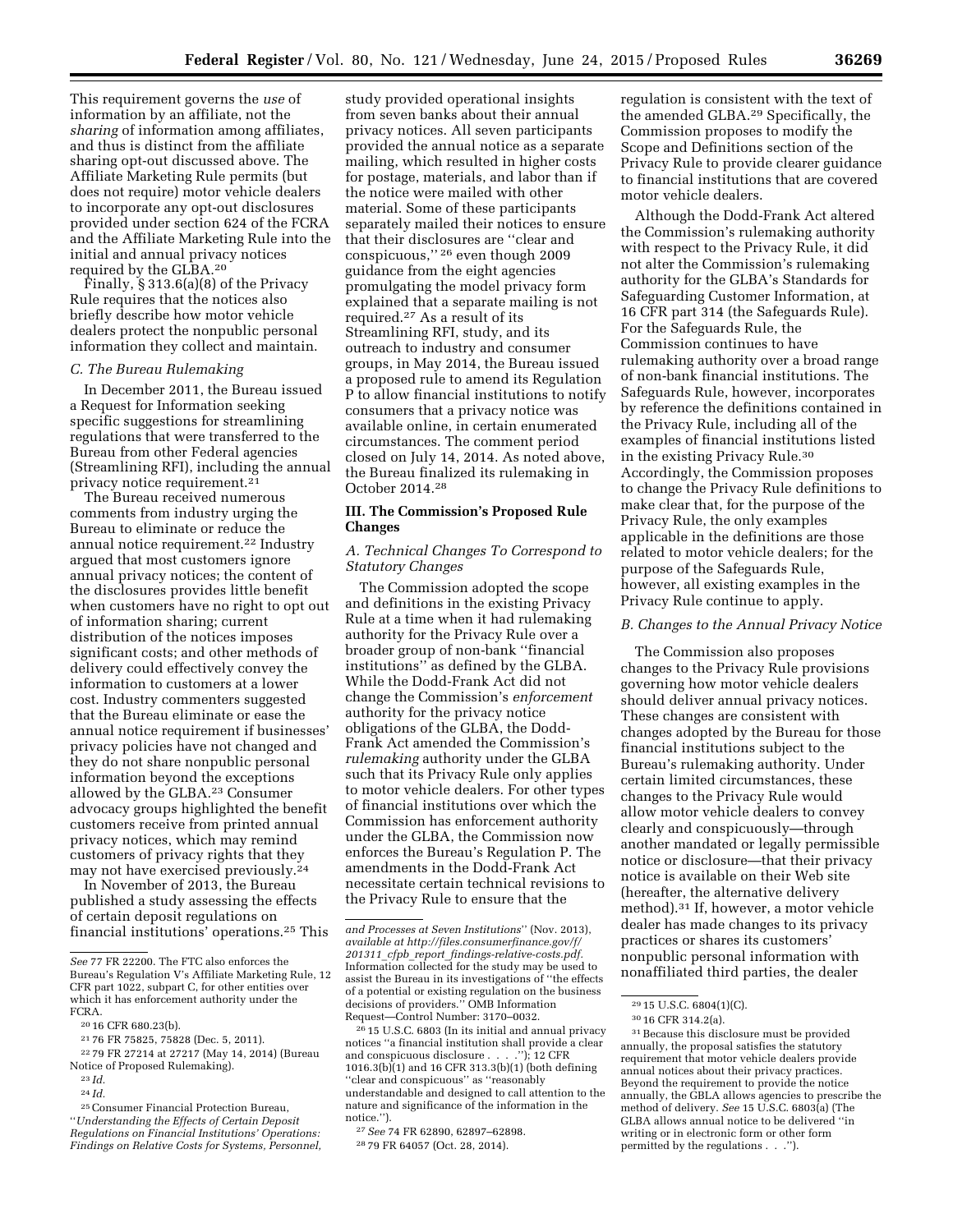generally could not avail itself of this alternative delivery method.32

The Commission anticipates that use of the alternative delivery method that meets the requirements discussed below could inform customers of their motor vehicle dealer's privacy policies effectively and at a lower cost than the current widespread method of mailing annual privacy notices. The cost savings could benefit both consumers and businesses.33

The Commission has also considered the potential impact of its proposed rule change on consumer privacy. The proposal would not affect the actual collection or use of consumers' nonpublic personal information by motor vehicle dealers, and consumers would continue to get the information and opt-out rights they are entitled to under the statute. Moreover, the proposal would enable consumers to review a motor vehicle dealer's policy at her own convenience any time during the year. For example, a motor vehicle dealer choosing to use the alternative method would have to post the privacy notice continuously on its Web site, thus enabling consumers to access the privacy notice throughout the year rather than having to wait for an annual mailing.

### **IV. Section-by-Section Analysis**

#### Section 313.1(b)—Scope

Section 313.1(b) outlines the scope of the Privacy Rule. The existing Rule describes the types of entities to which the Privacy Rule was applicable prior to the enactment of the Dodd-Frank Act. Those entities included—but were not limited to—financial institutions such as ''payday'' lenders, mortgage brokers, check cashers, and tax preparation firms, but did not include entities that were subject to the rulemaking authority of another agency.34 With the exception of motor vehicle dealers, the entities formerly subject to 16 CFR part 313 are now subject to the Bureau's Regulation P.35

The Commission seeks to revise the Privacy Rule to make clear that it applies only to motor vehicle dealers. Accordingly, the Commission proposes to revise § 313.1(b) to remove examples of entities to which the FTC's Privacy Rule no longer applies. The Commission also proposes to remove the reference in

the Privacy Rule's scope to ''other persons.'' Although the Commission continues to have enforcement authority over ''other persons'' covered by the CFPB's rule, the Commission no longer has rulemaking authority for the Privacy Rule over ''other persons.'' In addition, the Commission proposes to eliminate from § 313.1(b) the note indicating that: (1) The Privacy Rule does not modify, limit, or supersede the standards under the Health Insurance Portability and Accountability Act of 1996 (HIPAA), and (2) if a financial institution that is an institution of higher education is in compliance with the Federal Educational Rights and Privacy Act (FERPA) and its implementing regulations, such institution shall be deemed in compliance with 16 CFR part 313. The Commission believes it unlikely that this note is applicable to motor vehicle dealers but requests comment as to whether motor vehicle dealers ever engage in practices that require them to comply with HIPAA or FERPA. In addition, the Commission invites general comment on the proposed changes to the description of the scope of the Privacy Rule.

### Section 313.3—Definitions

The *Definitions* section of the Privacy Rule includes a number of examples designed to provide guidance regarding the scope of terms used in the Privacy Rule. The Commission proposes to revise these definitions so that they provide accurate guidance regarding the Rule's scope. Specifically, the Commission proposes to revise § 313.3 to make clear that certain examples in five definitions are not applicable to motor vehicle dealers for purposes of the Privacy Rule but continue to apply for purposes of the Safeguards Rule. Similarly, the Commission proposes to revise the definition of ''*you,*'' which currently includes entities to which the Privacy Rule no longer applies.

First, for purposes of the Privacy Rule, proposed § 313.3(e)(2) no longer includes, as examples of ''*consumers,*'' those consumers seeking financial advisory services 36 or consumers with which the financial institution has a relationship related to a trust.37 The examples are retained for purposes of the Safeguards Rule, 16 CFR part 314.

Second, for purposes of the Privacy Rule, proposed § 313.3(i)(2) no longer includes, as examples of a ''*continuing relationship*'' with a customer, a relationship in which the financial institution holds an investment product

for the consumer; 38 enters into an agreement to arrange or broker a home mortgage loan; 39 provides financial, investment, or economic advisory services to a consumer; 40 provides tax preparation or credit counseling services; 41 provides career counseling for seeking employment with a financial institution or a financial, accounting or audit department of a company; 42 purchases an account, on which the consumer has an obligation, from another financial institution; 43 or provides real estate settlement services.44 The examples are retained for purposes of the Safeguards Rule.

Third, for purposes of the Privacy Rule, proposed § 313.3(i)(2) no longer includes, as examples of ''*no continuing relationship*'' with a customer, a relationship in which the financial institution sells airline tickets 45 or sells checks for a personal checking account.46 The examples are retained for purposes of the Safeguards Rule.

Fourth, for purposes of the Privacy Rule, proposed § 313.3(k)(2) no longer includes, as examples of ''*financial institutions,*'' retailers that extend credit by issuing their own credit cards to consumers; career counselors specializing in finance, accounting or audit employment; businesses that print and sell checks; businesses that regularly wire money to and from consumers; check cashing businesses; accountants or other tax preparation services that are in the business of completing tax returns; businesses that operate travel services in connection with financial services; businesses providing real estate settlement services; mortgage brokers, or investment advisory companies and credit counseling services.47 The examples are retained for purposes of the Safeguards Rule.

Fifth, for purposes of the Privacy Rule, proposed § 313.3(k)(5) no longer includes as examples of ''*entities that are not significantly engaged in financial activities,*'' retailers that only extend credit via occasional ''lay away'' and deferred payment plans; merchants

 $3916$  CFR  $313.3(i)(2)(i)(E)$ . This subsection has been revised to remove the portion of the example relating to home mortgage loans but retains the portion relating to credit to purchase a vehicle.

- 40 16 CFR 313.3(i)(2)(i)(G).
- 41 16 CFR 313.3(i)(2)(i)(H).
- 42 16 CFR 313.3(i)(2)(i)(I). 43 16 CFR 313.3(i)(2)(i)(J).
- 44 16 CFR 313.3(i)(2)(i)(K).
- 45 16 CFR 313.3(i)(2)(ii)(C).

47 16 CFR 313.3(k)(2)(E)(i), (iv)–(xii).

<sup>32</sup>A motor vehicle dealer may use the alternative delivery method if such sharing does not trigger GLBA opt-out rights as set forth in Parts 313.13, 313.14, and 313.15.

<sup>33</sup>*See* 79 FR at 27218; 79 FR at 64061.

<sup>34</sup>*See* 15 U.S.C. 6804 (2010).

<sup>35</sup>The Commission retains enforcement authority over such entities for violations of the Bureau's Regulation P. 15 U.S.C. 6805(a)(7).

<sup>36</sup> 16 CFR 313.3(e)(2)(iii).

<sup>37</sup> 16 CFR 313.3(e)(2)(vi) and (vii).

<sup>38</sup> 16 CFR 313.3(i)(2)(i)(D). The Privacy Rule requires motor vehicle dealers to provide an annual notice while there is a continuing relationship between the dealer and the customer.

<sup>46</sup> 16 CFR 313.3(i)(2)(ii)(E).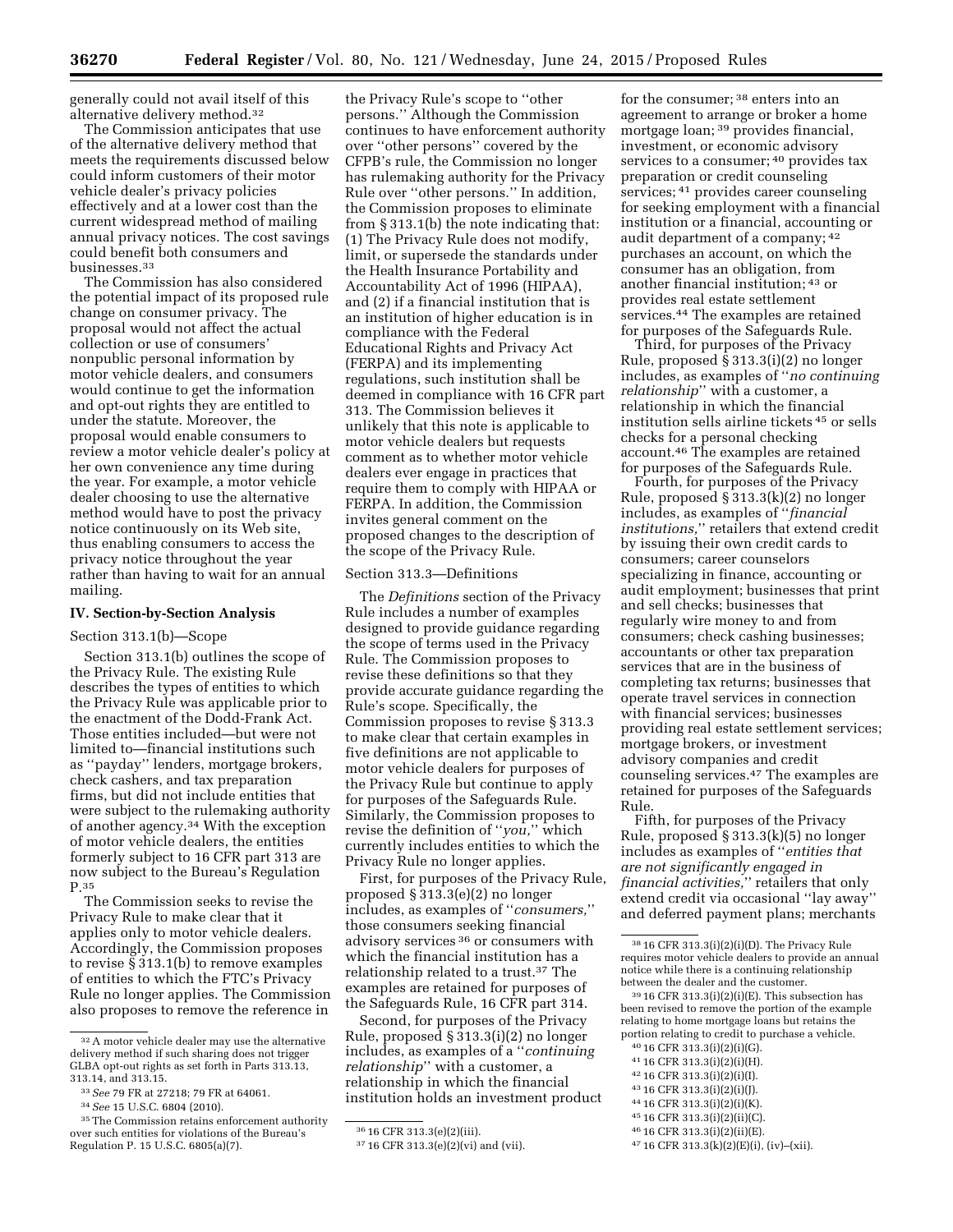that allow individuals to ''run a tab''; or grocery stores that allow individuals to cash checks or write checks for a higher amount than a purchase and obtain cash back.48 The examples are retained for purposes of the Safeguards Rule. The Commission invites comment regarding whether any of the examples that the Commission proposes to eliminate for purposes of the Privacy Rule are applicable to motor vehicle dealers. The Commission also seeks comment regarding the examples that remain for purposes of the Privacy Rule in the definitions of proposed § 313.3 and the applicability of such examples to motor

vehicle dealers. The existing Privacy Rule generally defines ''*you*'' as a financial institution over which the Commission has enforcement jurisdiction under the GLBA. Because this definition refers to the Commission's enforcement authority rather than its rulemaking authority, the definition is overbroad in light of the amendments to the GLBA discussed above. Therefore, the Commission proposes to revise the definition of ''*you*'' so that for purposes of the Privacy Rule it applies to only those entities over which the Commission has rulemaking authority. For purposes of the Safeguards Rule, the definition of ''*you*'' remains unchanged.

The Commission requests comment on the proposed changes to the definition of ''*you.*'' The Commission notes that the purpose of the changes to the Privacy Rule scope and definitions serve solely to conform the Privacy Rule to the revisions in the Dodd-Frank Act as to the scope of the Commission's rulemaking authority. These changes do not reflect any change in the Commission's authority to enforce the Privacy Rule or Regulation P.

Section 313.9—Delivering Privacy and Opt-Out Notices

Section 313.9(a) of the Rule requires that motor vehicle dealers provide initial and annual privacy notices so that each consumer ''can reasonably be expected'' to receive actual notice in writing or, if the consumer agrees, electronically. Section 313.9(b) provides examples of delivery methods that would result in reasonable expectation of actual notice, including hand delivery and delivery by mail. The examples also include posting on a Web site for customers who: (1) Conduct transactions electronically, and (2) acknowledge receipt of the notice as a necessary step to obtaining a particular financial product or service.49 Section

313.9(c) further allows delivery of the *annual* notice through a Web site, but only if a customer uses the dealer's Web site to access financial products and services and consents to receive notices at the Web site.50 Below, the Commission describes proposed changes to § 313.9(c) that would allow motor vehicle dealers to utilize an alternative delivery method for the annual notices. In some circumstances, motor vehicle dealers could substitute their annual privacy notices with a clear and conspicuous disclosure—as part of an account statement, coupon book, or other legally-required or permitted notice or disclosure—stating that their privacy notice is available on their Web site and will be mailed to the customer on request. As required by the GLBA, this substitute disclosure would have to be provided at least annually.

The Commission seeks information concerning the effect on customer privacy rights if motor vehicle dealers were to use the alternative delivery method rather than their current delivery methods. Relatedly, the Commission requests comment on how often customers currently read annual privacy notices under the Privacy Rule and how frequently the notices would be read if they were provided pursuant to the proposed alternative delivery method. The Commission further requests comment on whether the proposed alternative delivery method would be effective in reducing the burden on motor vehicle dealers of mailing hard copy privacy notices. In particular, the Commission requests information regarding how many annual privacy notices motor vehicle dealers provide.

Lastly, the Commission notes that the current Rule prescribes certain circumstances under which motor vehicle dealers can provide privacy notices electronically or via online posting. For example, the Rule allows covered entities to provide notices electronically if the consumer agrees or to provide notice online if the consumer is required to acknowledge receipt of the notice. *See* 16 CFR 313.9. The Commission invites comment regarding how often privacy notices are delivered electronically or posted online under the existing Rule and whether companies that currently provide notices electronically will likely experience cost savings under the proposed new rule requirements.

9(c)(2) Alternative Method for Providing Certain Annual Notices 9(c)(2)(i)

# Proposed § 313.9(c)(2)(i) describes the circumstances under which a motor vehicle dealer may use the alternative delivery method summarized above.51

### $9(c)(2)(i)(A)$

Proposed § 313.9(c)(2)(i)(A) would set forth the first condition for using the alternative delivery method: That the motor vehicle dealer must not share the customer's information with nonaffiliated third parties in a manner that triggers the opt-out requirement under the GLBA. Thus, for example, a motor vehicle dealer may use the alternative delivery method if it shares the customer's information with nonaffiliated third parties as permitted by §§ 313.13 (for joint marketing), 313.14 (for processing and servicing transactions), and 313.15 (with consent, or for security purposes, fraud prevention, legal purposes or fiduciary purposes). It may not use the alternative delivery method, for example, if it shares the customer's nonpublic personal information with a nonaffiliated insurance company for marketing purposes. The Commission believes the alternative delivery method will generally reduce the burden of compliance for motor vehicle dealers, while still mandating the use of the current delivery method to ensure that customers have direct notice of their opt-out rights, where they exist.

The Commission invites comment on the number of motor vehicle dealers that would not be able to take advantage of the alternative delivery method because they share data with nonaffiliated third parties. The Commission further invites comment on whether customers with opt-out rights pursuant to the Privacy Rule should continue to receive the annual privacy notice pursuant to the current delivery method or if motor vehicle dealers should be able to utilize the proposed alternative delivery method for such customers.

### $9(c)(2)(i)(B)$

Proposed  $§$  313.9(c)(2)(i)(B) would set forth the second condition for using the alternative delivery method for the annual privacy notice: That the motor vehicle dealer not include on its annual notice an opt-out under section

<sup>48</sup> 16 CFR 313.3(k)(4)(iii) and (iv).

<sup>49 16</sup> CFR 313.9(b).  $5016$  CFR 313.9(c).

<sup>51</sup>Existing § 313.9(c) would be redesignated as § 313.9(c)(1) and its subparagraphs redesignated as § 313.9(c)(1)(i) and (ii), respectively, to accommodate the new addition. The Commission is also proposing to add a heading to new paragraph  $(c)(1)$  for technical reasons.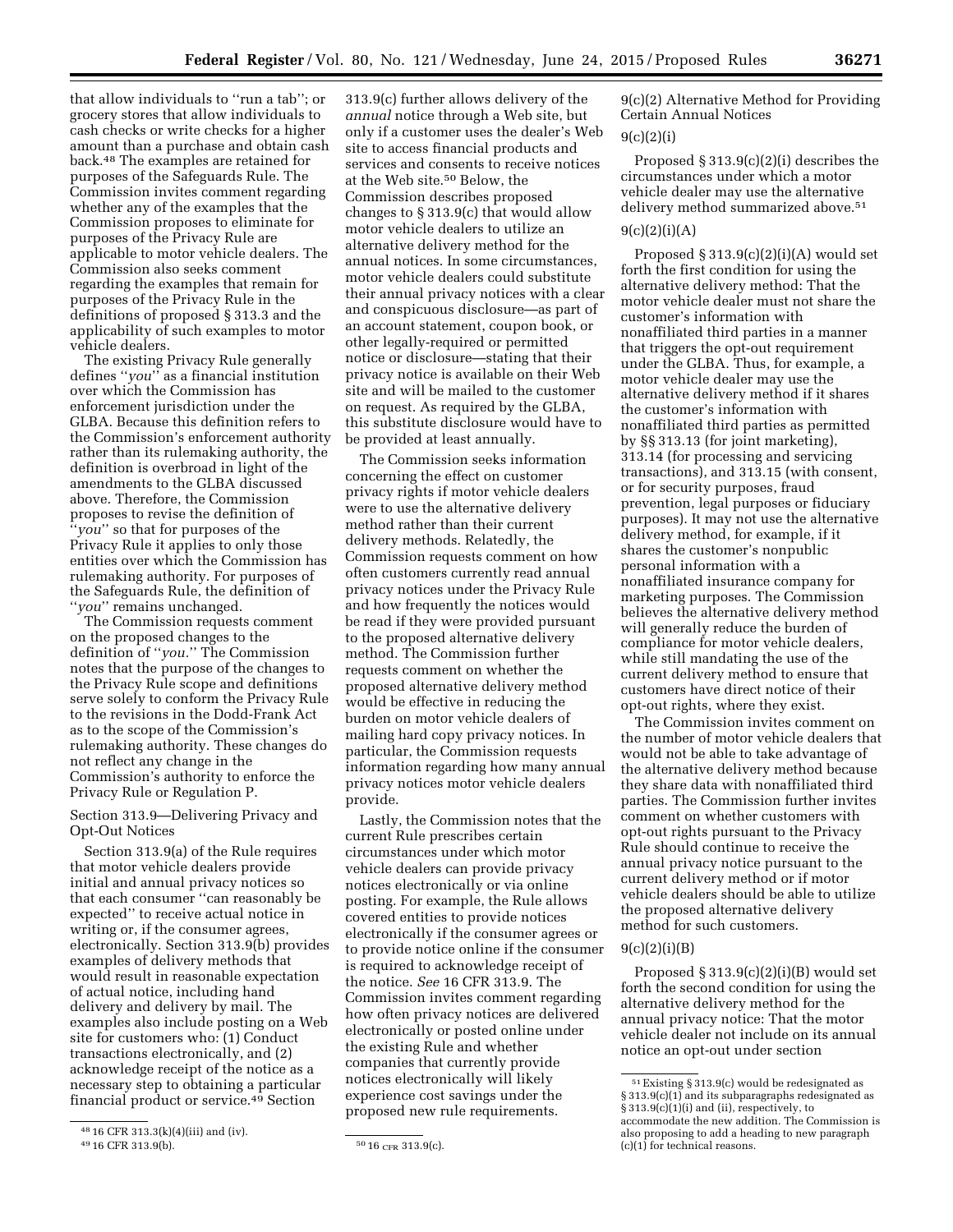$603(d)(2)(A)(iii)$  of the FCRA.<sup>52</sup> As discussed above, FCRA section  $603(d)(2)(A)(iii)$  allows sharing of certain consumer information with affiliates, but only if the motor vehicle dealer provides the consumer with notice and an opportunity to opt out of the information sharing. Although this is a requirement of the FCRA, section 503(b)(4) of the GLBA and § 313.6(a)(7) of the Privacy Rule require a motor vehicle dealer's privacy notice to include any opt-out rights provided under section 603(d)(2)(A)(iii) of the FCRA. Accordingly, to the extent that a motor vehicle dealer shares customer information with affiliates for marketing purposes, thus triggering the obligation to include an opt-out pursuant to FCRA section  $603(d)(2)(A)(iii)$ , the motor vehicle dealer cannot take advantage of the alternative delivery method.53 As noted above, the Commission believes that directly reminding consumers of any opt-out rights at least annually will be important for consumers. This is true regardless whether the opt-out right is provided under the GLBA or the FCRA.

The Commission invites comment on the extent to which different motor vehicle dealers provide a FCRA section 603(d)(2)(A)(iii) opt-out and thus would be precluded from using the proposed alternative delivery method. The Commission further invites comment as to whether customers with opt-out rights under this section of the FCRA benefit from receiving the annual privacy notice pursuant to the current delivery method or could receive the notice via the proposed alternative delivery method.

### $9(c)(2)(i)(C)$

Proposed  $§ 313.9(c)(2)(i)(C)$  would contain the third condition for using the alternative delivery method, related to the requirements of section 624 of the FCRA 54 and the Affiliate Marketing Rule, 16 CFR part 680. FCRA section 624, as implemented by the Affiliate Marketing Rule, provides that a person may not use certain information about a consumer that it receives from an affiliate to market to that consumer unless the consumer receives notice and the opportunity to opt out of such marketing.55

In contrast to the FCRA section 603(d)(2)(A)(iii) notice and opt-out right concerning affiliate *sharing,* which is generally required to be included on the GLBA annual privacy notice, the FCRA section 624 (and Affiliate Marketing

Rule) notice and opt-out right concerning *marketing* by affiliates is not required to be included on that notice. However, the Affiliate Marketing Rule notice and opt-out right *may* be included on the privacy notice.<sup>56</sup>

The Commission proposes—under  $\S 313.9(c)(2)(i)(C)$ —that a motor vehicle dealer that is required to provide a notice and opt out under the Affiliate Marketing Rule may use the alternative delivery method, provided that the motor vehicle dealer has previously satisfied the Affiliate Marketing Rule requirements or does not use the annual privacy notice as the sole means of providing notice to customers of that opt-out right.57 Alternatively, the motor vehicle dealer could continue to use the current delivery method and include the Affiliate Marketing opt-out on the annual privacy notice, with no separate notice required.

The Commission invites comment on the extent to which motor vehicle dealers include the Affiliate Marketing Rule opt-out on their Privacy Rule privacy notices and thus would be precluded from using the proposed alternative delivery method. The Commission further invites comment on whether imposing this condition on using the alternative delivery method is beneficial to consumers.

### $9(c)(2)(i)(D)$

Proposed  $\S 313.9(c)(2)(i)(D)$  would present the fourth condition for using the alternative delivery method: That the substantive information a motor vehicle dealer is required to convey on its annual privacy notice has not changed since the immediately previous privacy notice (whether initial, annual, or revised) to the customer.58 The

57Certain requirements for the Affiliate Marketing notice and opt out differ, depending on whether it is included as part of the model privacy notice or issued separately. Where a motor vehicle dealer includes the Affiliate Marketing notice and opt-out on the model privacy notice, that opt-out must be of indefinite duration. *See* Appendix A to Part 313 at C.2(d)(6). In contrast, where a motor vehicle dealer provides the Affiliate Marketing notice and opt-out separately, the Affiliate Marketing Rule allows the opt-out to be offered for as little as five years, subject to renewal, and the disclosure of the duration of the opt-out must be included on the notice. *See* 16 CFR 680.22(b). 16 CFR 680.23(a)(1)(iv). Because inclusion of the Affiliate Marketing opt-out on the model privacy notice requires a motor vehicle dealer to honor the opt-out indefinitely, a motor vehicle dealer that also offers the opt-out right separately in order to use the alternative delivery method would be able to comply with both the Privacy Rule and the Affiliate Marketing Rule by stating in the separate Affiliate Marketing notice that the opt-out is of indefinite duration and by honoring such opt-out requests indefinitely.

58Note that information disclosed pursuant to § 313.6(a)(6) and (a)(7) is not included in proposed Commission believes that the current delivery method is likely less useful if the customer has already received a privacy notice, and the motor vehicle dealer's sharing practices remain generally unchanged since that previous notice. Proposed § 313.9(c)(2)(i)(D) lists the specific disclosures of the privacy notice that must not change in order for a motor vehicle dealer to take advantage of the alternative delivery method. They are:

• The categories of nonpublic personal information that the motor vehicle dealer collects (§ 313.6(a)(1) and  $(a)(4)$ ;

• the categories of nonpublic personal information that the motor vehicle dealer discloses (§ 313.6(a)(2));

• the categories of affiliates and nonaffiliated third parties to whom the motor vehicle dealer discloses nonpublic personal information, other than to parties that administer or enforce transactions, service or process financial products, or maintain or service accounts, under § 313.14 and to parties for security, fraud prevention, legal purposes, or similar purposes under § 313.15 (§ 313.6(a)(3));

• if the motor vehicle dealer discloses nonpublic personal information to a nonaffiliated third party for joint marketing as set forth under § 313.13, a separate statement of the categories of information disclosed and the categories of third parties to whom the disclosures were made (§ 313.6(a)(5));

• the motor vehicle dealer's policies and practices with respect to protecting the confidentiality and security of nonpublic personal information (§ 313.6(a)(8)); and

• the description of the purpose for sharing with service providers and other entities that conduct fraud prevention, security, or similar services (§ 313.6(a)(9)).

The Commission emphasizes that a motor vehicle dealer would be precluded from using the alternative delivery method only if it made substantive changes to the information disclosed on the previous written notice sent to the consumer. Stylistic changes in the wording of the notice that do not denote a change in practices would not prevent a motor vehicle dealer from using the alternative delivery method. Nor would the proposed section prohibit a motor vehicle dealer from using the alternative delivery method if the dealer eliminated categories of information it disclosed or categories of

<sup>52</sup> 15 U.S.C. 1681a(d)(2)(A)(iii).

<sup>53</sup>*See* 64 FR 35162, 35176 (June 1, 2000).

<sup>54</sup> 15 U.S.C. 1681s–3.

<sup>55</sup> 16 CFR 680.21(a).

<sup>56</sup> 16 CFR 680.23(b).

<sup>§ 313.9(</sup>c)(2)(i)(D) because if those situations apply, a motor vehicle dealer could not use the alternative delivery method under proposed § 313.9(c)(2)(i)(A) and (B), as discussed above.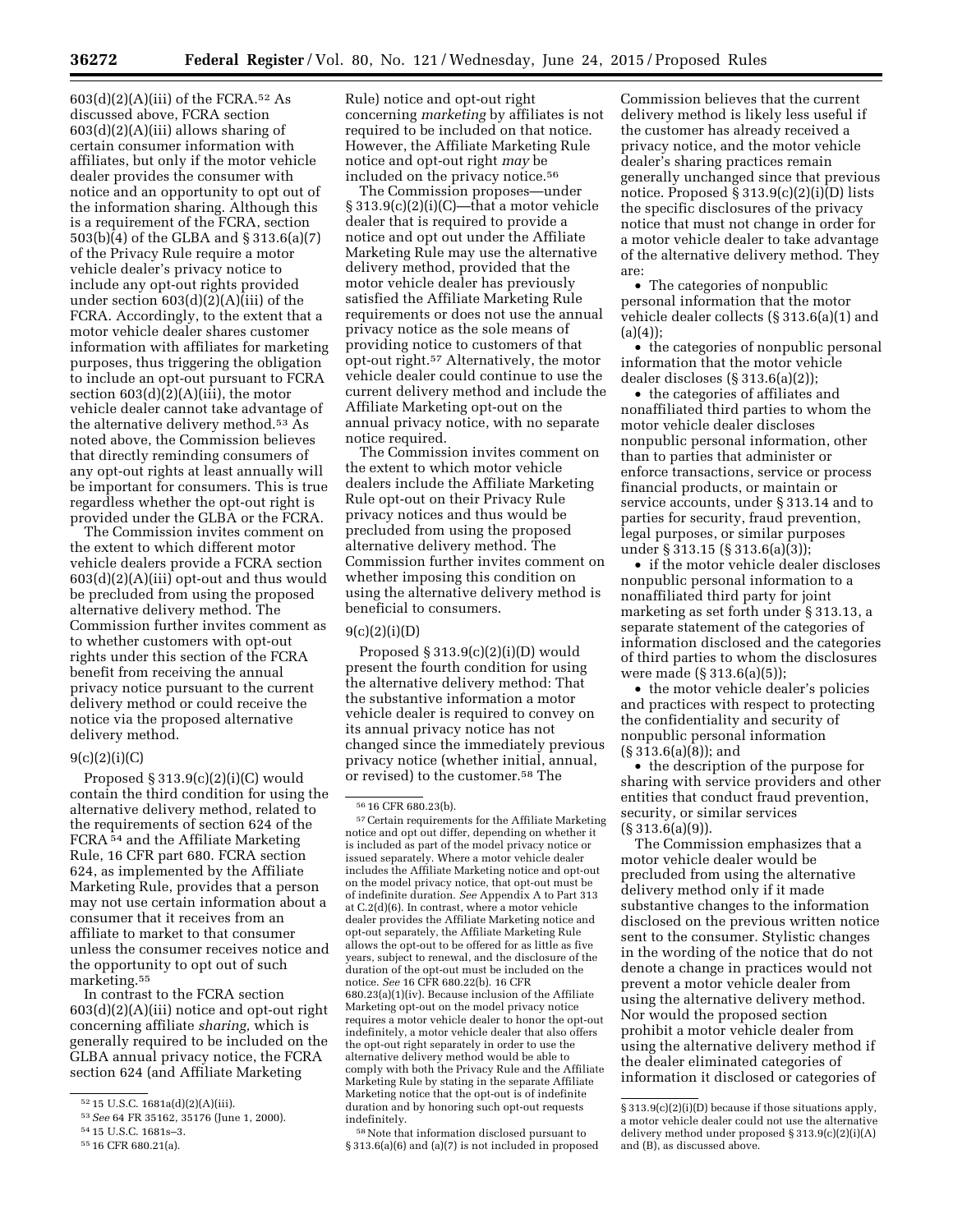third parties to whom it disclosed information. Any other substantive change to its information sharing practices would preclude use of the alternative delivery method; however, the motor vehicle dealer could use the alternative delivery method to meet its next annual privacy notice requirement if it first sent a revised privacy notice pursuant to the standard delivery requirements.

The Commission invites comment about the effect on customers of conditioning availability of the alternative delivery method on there being no change from the previous year's notice. The Commission further invites comment on how often motor vehicle dealers change their privacy notice such that they would be precluded from using the proposed alternative delivery method. Lastly, the Commission invites comment on the extent to which a motor vehicle dealer's changing its data security policy should preclude it, like financial institutions covered by Regulation P, from using the proposed alternative delivery method.

### 9(c)(2)(i)(E)

The last condition for use of the alternative delivery method, which would be set forth in proposed  $\S 313.9(c)(2)(i)(E)$ , requires that the motor vehicle dealer use the model privacy form for its annual privacy notice. Currently, the Privacy Rule does not require use of the model notice because the statute under which it was promulgated only required that regulators give financial institutions the *option* to use such a model notice.<sup>59</sup>

However, the Commission proposes to permit use of the alternative delivery method only if a motor vehicle dealer uses the model privacy form for its annual privacy notice. This approach would likely incentivize use of the model notice, which consumer research has shown to be effective in communicating information.60 The Commission does not believe that the one-time burden of creating a model notice will place an undue burden on motor vehicles dealers, who will likely be able to save costs by not sending annual privacy notices.

The Commission notes that the model form accommodates information that may be required by state or international law, as applicable, in a box called ''Other important information.'' 61 Accordingly, the Commission expects that a motor vehicle dealer that has additional privacy disclosure

obligations pursuant to state or international law would still be able to use the model form in order to take advantage of the proposed alternative delivery method. The Commission invites comment on related state or international law requirements and their interaction with the model privacy notice, as well as the proposed condition on the alternative delivery method in general.

The Commission contemplates that adoption of the model privacy form may require changes to the wording and layout of the privacy notice, but not to the information conveyed. Thus, adoption of the model notice would not constitute a change to the prior year's notice that would preclude use of the alternative delivery method under proposed  $\S 313.9(c)(2)(i)(D).62$  The Commission solicits comment on this issue. The Commission further invites comment on the extent to which motor vehicle dealers currently use the model privacy notice, and if they do not, whether they would choose to adopt it in order to take advantage of the proposed alternative delivery method. Lastly, the Commission invites comment on the benefit to customers of receiving the model privacy notice rather than a privacy notice in a nonstandard format.

Finally, the Commission generally invites comment on the conditions in proposed  $\S 313.9(c)(2)(i)(A)$  through  $(E)$ and whether any of those conditions should not be required or whether other conditions should be added.

#### $9(c)(2)(ii)$

Proposed  $\S 313.9(c)(2)(ii)$  sets forth the mechanics of the alternative delivery method for annual notices.

### $9(c)(2)(ii)(A)$

Proposed  $§$  313.9(c)(2)(ii)(A) would set forth the first component of the alternative delivery method: that a motor vehicle dealer inform the customer of the availability of the annual privacy notice on its Web site. Under this proposed subsection, a motor vehicle dealer must clearly and conspicuously convey, not less than annually—on an account statement, coupon book, or notice or disclosure the institution is required or expressly permitted to use under any other provision of law—three pieces of

information: (1) That its privacy notice has not changed, (2) that the notice is available on its Web site, and (3) that a hard copy of the notice will be mailed to customers if they call to request one.

Proposed  $\S 313.9(c)(2)(ii)(A)$  states that this notice must be ''clear and conspicuous,'' which is defined as meaning ''reasonably understandable'' and ''designed to call attention to the nature and significance of the information.'' 63 The Commission believes that the existing examples in § 313.3(b)(2)(i) and (ii) for the ''reasonably understandable'' and ''designed to call attention'' requirements likely would provide sufficient guidance on ways to make the notice clear and conspicuous. For example, the Rule states that, if the notice is combined with other information, it must contain ''distinctive type size, style, and graphic devices, such as shading or sidebars."<sup>64</sup>

Although the Commission proposes to require that motor vehicle dealers convey this ''notice of availability'' not less than annually, they may elect to convey it more often (*e.g.,* quarterly or monthly). The Commission invites comment on whether the approach used for notice of availability for motor vehicle dealers should differ from that for the financial institutions covered by Regulation P. In particular, the Commission is interested in comment on: (1) Whether the proposed example notice of availability would make the alternative delivery method more feasible for motor vehicle dealers to implement, (2) whether the illustrative elements not specifically required by the Rule should be so required, and (3) whether the proposed language would be effective in informing customers of the availability of the privacy notice.

As noted, proposed  $\S 313.9(c)(2)(ii)(A)$ would require the notice of availability to be conveyed on an account statement, coupon book, or notice or disclosure the motor vehicle dealer is required or expressly and specifically permitted to issue under any other provision of law. An account statement would include periodic statements or billing statements. A coupon book refers to a book of payment coupons typically included with an installment loan. The Commission believes customers are likely to read account statements or coupon books that directly concern the status of their account.

A ''notice or disclosure the institution is required or expressly and specifically permitted to issue under any other provision of law'' would include

<sup>59</sup> 15 U.S.C. 6803.

<sup>60</sup> 74 FR 62890, 62891 (Dec. 1, 2009).

<sup>61</sup>Appendix A to Part 313 at C(3)(c).

<sup>62</sup> In a somewhat analogous situation, the agencies that promulgated the model privacy notice explained: ''Adoption of the model form, with no change in policies or practices, would not constitute a revised notice [for purposes of the rule section on revised privacy notices], although institutions may elect to consider the format change as revision, at their option.'' 74 FR 62890, 62907 n. 196.

<sup>63</sup> 16 CFR 313.3(b)(1).

<sup>64</sup> 16 CFR 313.3(b)(2)(ii)(E).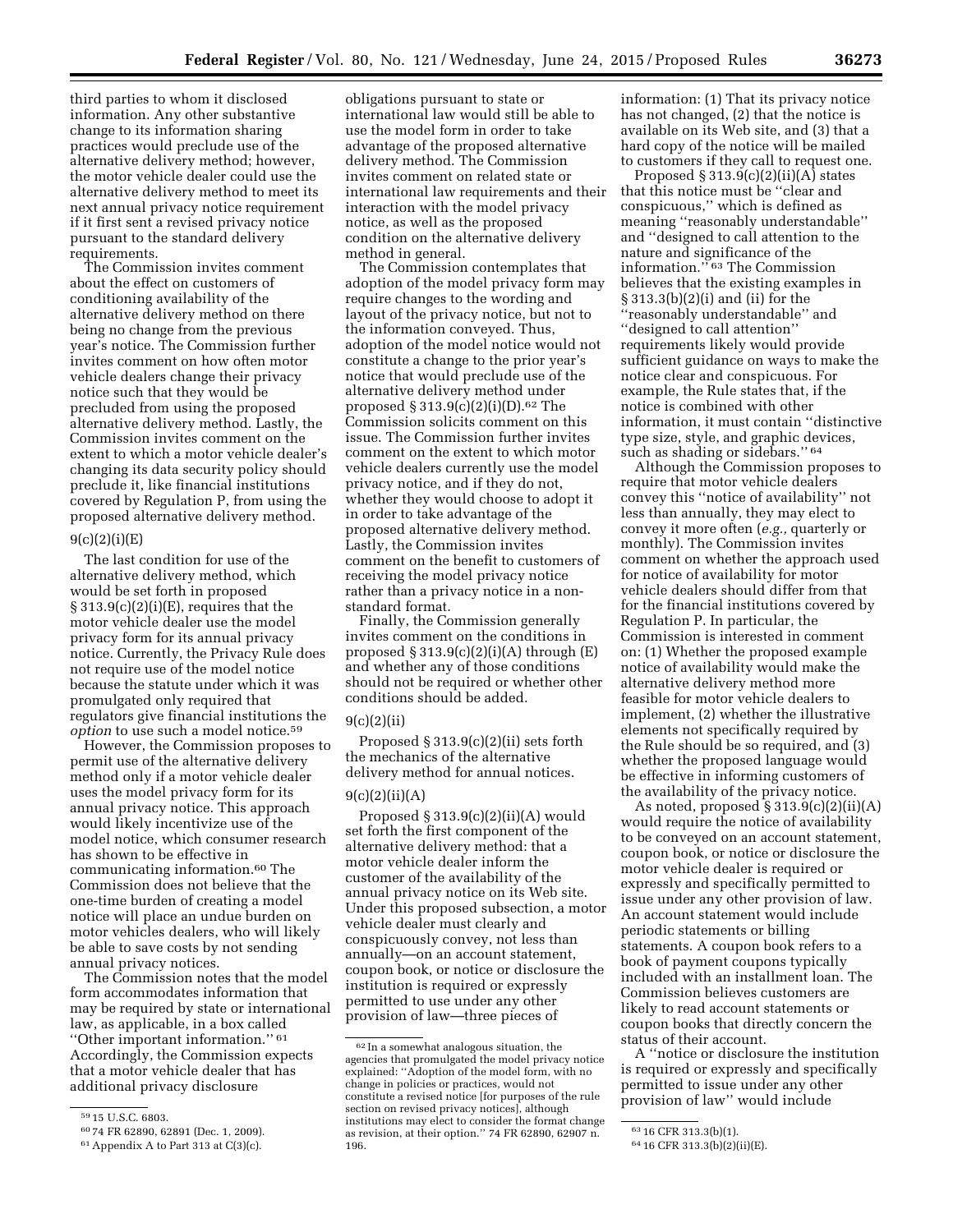disclosures that are expressly and specifically permitted by law, even if not required. This language builds on the language used in the Affiliate Marketing Rule, which provides that ''a notice required by this subpart may be coordinated and consolidated with any other notice or disclosure required to be issued under any other provision of law. . . .'' 65 The Commission notes that a notice of availability would not satisfy the proposed rule requirement if included on advertising materials that were neither required nor specifically permitted by law. The Commission invites comment on the benefits and costs of requiring the notice of availability to be included on an account statement, coupon book, or document required or expressly and specifically permitted under any other provision of law. The Commission further requests comment as to the best documents on which to place the notice of availability, particularly in light of what consumers are likely to read.

The Commission further notes that where two or more motor vehicle dealers provide a joint privacy notice pursuant to § 313.9(f), the proposal would require each motor vehicle dealer to separately provide the notice of availability. The Commission invites comment on how often motor vehicle dealers jointly provide privacy notices and whether the proposed alternative delivery method would be feasible for such jointly issued notices.

Proposed  $§ 313.9(c)(2)(ii)(A)$  also would require the institution to state on the notice of availability that its privacy policy has not changed, which, as discussed in detail below, is a condition that a dealer must satisfy in order to be able to use the alternative delivery method. This proposed requirement can help customers assess whether they are interested in reading the policy. This statement would always be accurate if the alternative delivery method is used correctly, since a motor vehicle dealer could not use the alternative delivery method if its annual privacy notice had changed.

The proposal would further require that the statement include a specific web address that takes customers directly to the page where the privacy notice is available. The section also would require that the web address conveyed on the notice of availability provide the customer with direct access to the page that contains the privacy notice, so that the customer need not click on any additional links.

Next, proposed  $\S 313.9(c)(2)(ii)(A)$ would require that the notice of

availability include a telephone number that a customer can call to request a hard copy of the annual privacy notice. This number need not be a dedicated number established for this purpose alone. This requirement is intended to assist customers who do not have internet access or would prefer to receive a hard copy of the privacy notice. The Commission encourages motor vehicle dealers that already maintain a toll-free number to use that number in the statement required by  $\S 313.9(c)(2)(ii)(A)$ , to simplify the process for a customer to call and request a mailed copy of the privacy notice.

As an alternative, the Commission invites comment on whether the approach used for notice of availability for motor vehicle dealers should differ from that for the financial institutions covered by Regulation P. Specifically, the Commission seeks comment on the advantages and disadvantages of requiring motor vehicle dealers to provide a dedicated telephone number for privacy notice requests so that customers can easily request a hard copy of the notice without navigating a complicated automated telephone menu. The Commission also invites comment on whether it should require a dedicated toll-free number for this purpose.

#### $9(c)(2)(ii)(B)$

Proposed § 313.9(c)(2)(ii)(B) would set forth the second component of the alternative delivery method: that the motor vehicle dealer post its current privacy notice continuously and in a clear and conspicuous manner on a page of the institution's Web site on which the only content is the privacy notice. The Commission believes that, were the notice included on a page with other content, such as other disclosures or promotions for products, that content could detract from the prominence of the notice and make it less likely that a customer would actually read it.66 The

Commission believes that this requirement is feasible for most motor vehicle dealers, and for a motor vehicle dealer that does not currently post its annual notice on its Web site, creating a specific page for this purpose is a onetime process that could be implemented without significant cost.

This section would further require that the Web page that contains the privacy notice be accessible to the customer without requiring the customer to provide any information such as a login name or password or agree to any conditions to access the page. This provision is intended to make accessing the privacy notice on an institution's Web site as simple and straightforward as possible.

The Commission invites comment regarding the prevalence of motor vehicle dealers that currently maintain Web sites, whether they currently post the Privacy Rule notice on those Web sites, and if they do not, how costly it would be to do so. The Commission additionally seeks comment on whether motor vehicle dealers provide different privacy notices for different groups of customers, such that posting multiple privacy notices on the dealer's Web site may create confusion as to which is the relevant privacy notice that is applicable to a particular customer. The Commission seeks comment on the relative benefit or harm to customers of accessing the privacy notice on a motor vehicle dealer's Web site as proposed. Lastly, the Commission invites comment as to whether motor vehicle dealers should be required to provide specific reminder information to a consumer about that consumer's previously established preferences—for example, whether the consumer has already opted out—via a login and password-protected section of the Web site.

#### $9(c)(2)(ii)(C)$

Proposed § 313.9(c)(2)(ii)(C) would set forth the third component of the alternative delivery method: That the motor vehicle dealer mail its current privacy notice to those customers who request it by telephone within ten calendar days of such request. The Commission proposes this requirement to assist customers without internet access and customers with internet access who would prefer to receive a hard copy of the notice. This requirement makes clear that a motor vehicle dealer may not, for example, wait to mail the privacy notice with another document, such as a quarterly

<sup>65</sup> 16 CFR 680.23(b).

<sup>66</sup> Information that is not content, such as navigational menus to other pages on the Web site, could appear on the same page as the privacy notice. Moreover, other pages on the dealer's Web site could link to the page containing the privacy notice, but the customer would still have to be provided a specific web address that takes the customer directly to the page where the privacy notice is available to satisfy the requirement to post the notice on the motor vehicle dealer's Web site in proposed § 313.9(c)(2)(ii)(B). Finally, with regard to the proposed requirement that the notice be posted in a ''clear and conspicuous'' manner, the Commission notes that existing § 313.3(b)(2)(iii) gives examples of what clear and conspicuous means for a privacy notice posted on a Web site. One example is a Web page that uses text or visual cues to encourage scrolling down the page if necessary to view the entire notice, and as long as

the page does not include text, graphics, hyperlinks, or sound that may distract from the notice.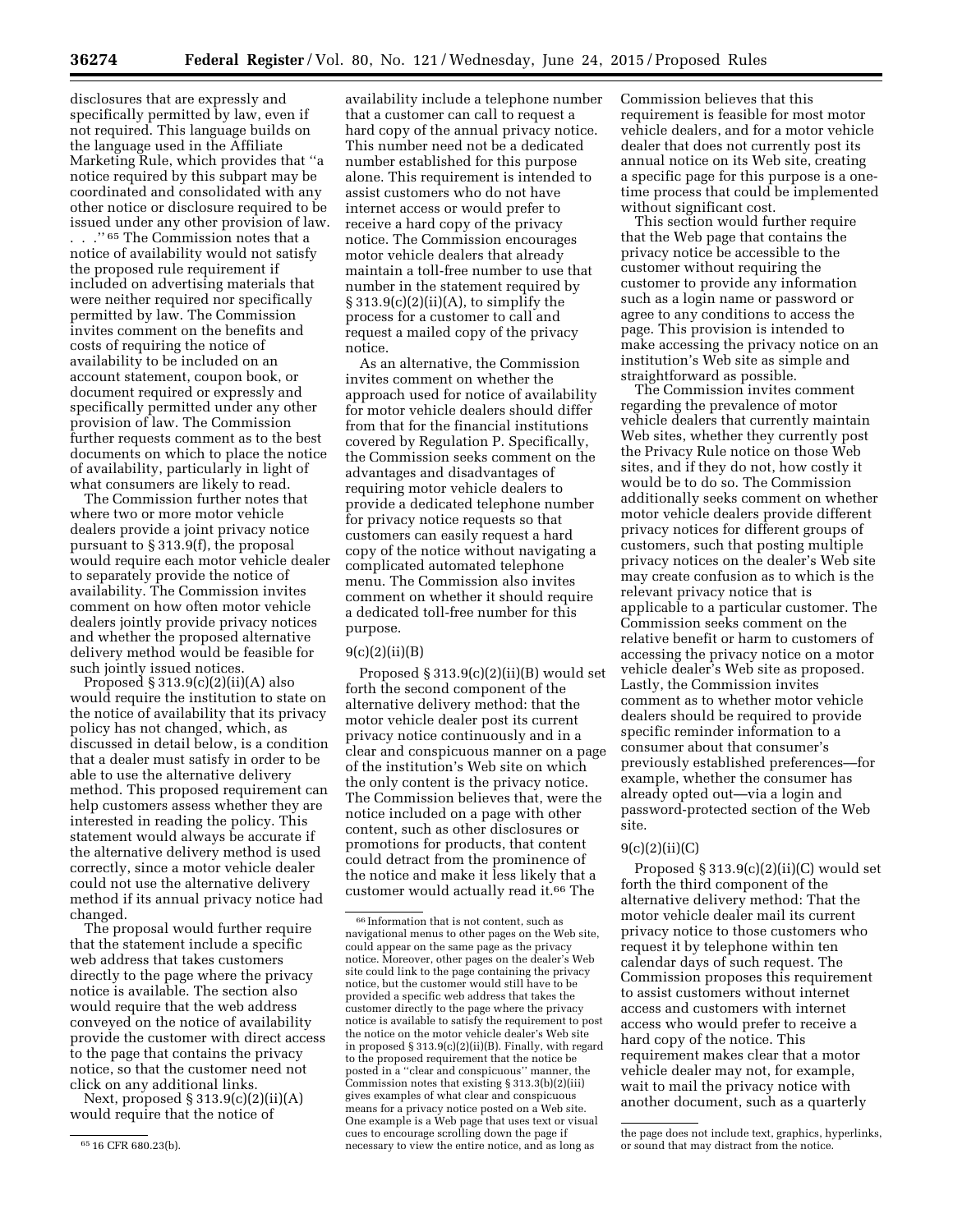statement. Motor vehicle dealers may not charge the customer for delivering the annual notice, given that delivery of the annual notice is required by statute

and regulation. The Commission invites comment on the cost associated with mailing privacy notices on request, and whether mailing of the privacy notice within ten calendar days of a request is feasible for motor vehicle dealers. The Commission further requests comment on whether requiring mailing within ten calendar days is sufficient to ensure that customers receive privacy notices in a timely manner.

# 9(c)(2)(iii)

Proposed § 313.9(c)(2)(iii) would provide an example of a notice of availability that satisfies § 313.9(c)(2)(ii)(A). The Commission intends this example to provide clear guidance on permissible content for the notice of availability to facilitate compliance. The content of the example notice of availability in proposed § 313.9(c)(2)(iii) draws from language in the existing model privacy notice in Part 313, App. A, which was previously subject to consumer testing.67 The proposed example would include the heading ''Privacy Notice'' in boldface (or otherwise emphasized) on the notice of availability. The proposed example further would state that Federal law requires the motor vehicle dealer to tell customers how it collects, shares, and protects their personal information; this language mirrors the ''Why'' box on the model privacy notices.<sup>68</sup> The remaining portion of the proposed example would inform customers that the motor vehicle dealer's privacy notice has not changed, the address of the Web site at which customers can access the privacy notice, and the telephone number to call to request a free copy of the notice. The Commission notes that the proposed example contains certain elements that would satisfy proposed § 313.9(c)(2), but other language and formatting techniques could also satisfy that section. These elements include titling the notice of availability ''Privacy Notice,'' including a statement that ''Federal law requires the motor vehicle dealer to tell customers how it collects, shares, and protects their personal information,'' and stating that getting a copy of the notice is ''free'' to the consumer.

The Commission invites comment on whether the proposed example notice of availability for motor vehicle dealers should differ from that for financial

institutions covered by Regulation P. In particular, the Commission is interested in comment on: (1) Whether the proposed example notice of availability would make the alternative delivery method more feasible for motor vehicle dealers to implement, (2) whether the elements not specifically required by the rule should be so required, and (3) whether the proposed language would be effective in informing customers of the availability of the privacy notice.

#### **V. Regulatory Flexibility Act**

The Regulatory Flexibility Act (RFA), as amended by the Small Business Regulatory Enforcement Fairness Act of 1996, requires each agency to consider the potential impact of its regulations on small entities, including small businesses, small governmental units, and small not-for-profit organizations. The RFA generally requires an agency to conduct an initial regulatory flexibility analysis (IRFA) and a final regulatory flexibility analysis (FRFA) of any rule subject to notice-and-comment rulemaking requirements, unless the agency certifies that the rule will not have a significant economic impact on a substantial number of small entities.69

An IRFA is not required here because the proposal, if adopted, would not have a significant economic impact on a substantial number of small entities. The Commission does not expect the proposal to impose costs on small entities. All methods of compliance under current law will remain available to small entities if the proposal is adopted. Thus, a small entity that is in compliance with current law need not take any different or additional action if the proposal is adopted. In addition, as discussed above, the Commission believes that the proposed alternative method would allow many motor vehicle dealers to reduce their costs.

Accordingly, the Commission certifies that this proposal, if adopted, would not have a significant economic impact on a substantial number of small entities.

#### **VI. Paperwork Reduction Act**

Under the Paperwork Reduction Act of 1995 (PRA),<sup>70</sup> Federal agencies are generally required to seek Office of Management and Budget (OMB) approval for information collection requirements prior to implementation. Under the PRA, the Commission may not conduct or sponsor, and, notwithstanding any other provision of law, a person is not required to respond to an information collection, unless the

information collection displays a valid control number assigned by OMB.

This proposal would amend 16 CFR part 313. The collections of information related to the Privacy Rule have been previously reviewed and approved by OMB in accordance with the PRA and assigned OMB Control Number 3084– 0121.71

As explained below, the proposed amendments do not modify or add to information collection requirements that were previously approved by OMB. Under this proposal, a motor vehicle dealer will be permitted, but not required, to use an alternative delivery method for the annual privacy notice if:

• It does not share information with nonaffiliated third parties other than for purposes covered by the exclusions allowed under the Privacy Rule;

• It does not include on its annual privacy notice an opt-out under section  $603(d)(2)(A)(iii)$  of the FCRA;

• The annual privacy notice is not the only method used to satisfy the requirements of section 624 of the FCRA and 16 CFR part 680, if applicable;

• Certain information it is required to convey on its annual privacy notice has not changed since it provided the immediately prior privacy notice; and

• It uses the Privacy Rule model privacy form for its annual privacy notice.

Under the proposed alternative delivery method, the motor vehicle dealer would have to:

• Convey at least annually on another notice or disclosure that its privacy notice is available on its Web site and will be mailed upon request to a specified telephone number. Among other things, the dealer would have to include a specific web address that takes the customer directly to the privacy notice;

• Post its current privacy notice continuously on a page of its Web site that contains only the privacy notice, without requiring a login or any conditions to access the page; and

• Mail its current privacy notice to customers who request it by telephone within ten calendar days of such request.

Under the existing clearance, the FTC has attributed to itself the estimated burden regarding all motor vehicle dealers and then shares equally the remaining estimated PRA burden with the Bureau for other types of financial institutions for which both agencies have enforcement authority regarding the GLBA Privacy Rule.72

<sup>67</sup>*See* Appendix A to 16 CFR part 313, at A. 68 *Id.* 

<sup>69</sup> 5 U.S.C. 603–605.

<sup>70</sup> 44 U.S.C. 3501 *et seq.* 

<sup>71</sup>The FTC has current clearance through October 31, 2017. *See* 79 FR 55489 (Sept. 16, 2014).

<sup>72</sup> 79 FR 55489.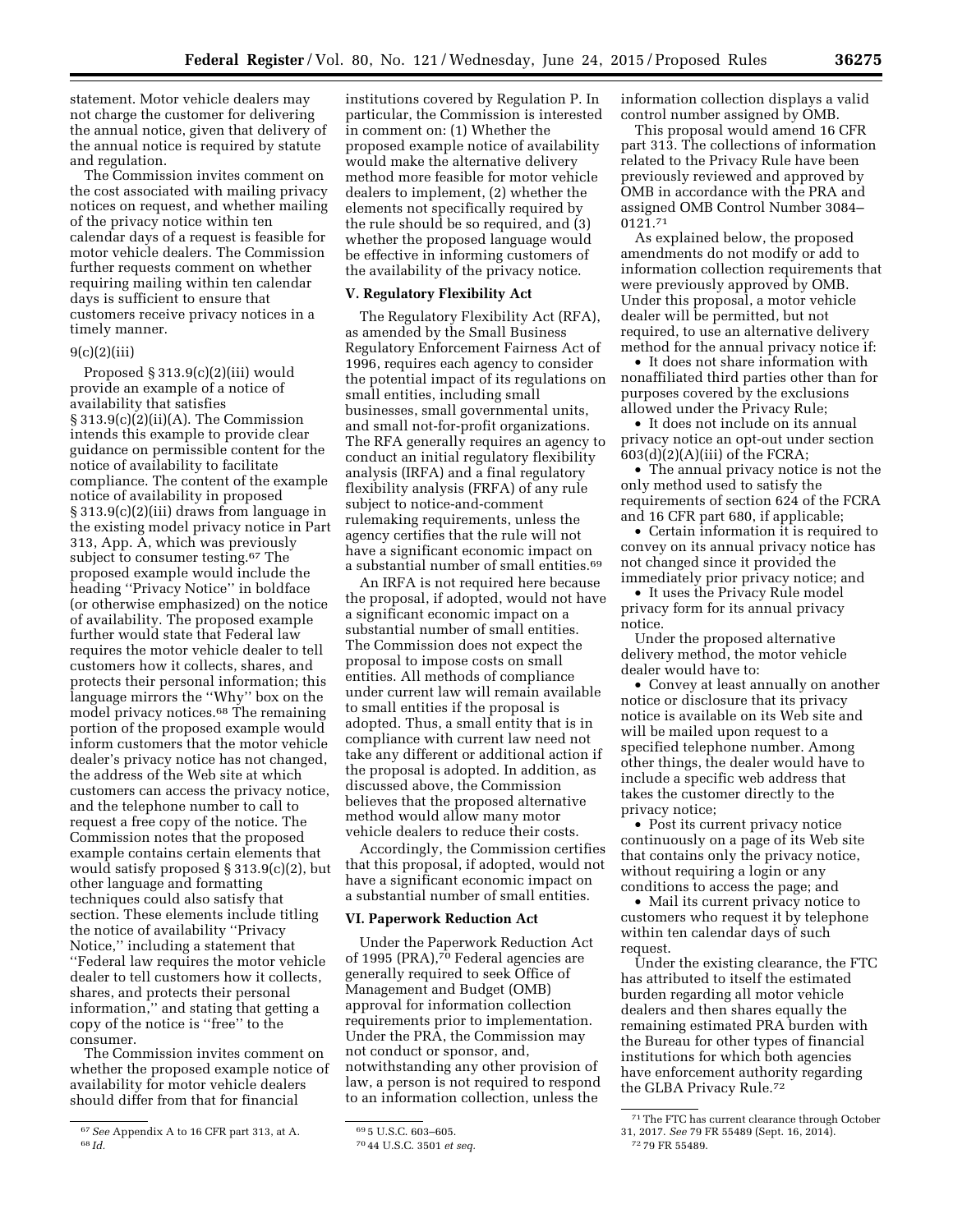The Commission does not believe that this proposed rule would impose any new or substantively revised collections of information as defined by the PRA. Rather, the Commission believes that the proposed amendment would have the overall effect of reducing the currently cleared estimated burden for the information collections associated with the Privacy Rule annual privacy notice.

By definition, the expected cost savings to motor vehicle dealers from the proposed revisions to § 313.9(c) is the expected number of annual privacy notices that would be provided through the proposed alternative delivery method multiplied by the expected reduction in the cost per-notice from using the alternative delivery method. The first step in estimating the expected cost savings to motor vehicle dealers from proposed § 313.9(c)(2) would be to identify the motor vehicle dealers whose current information sharing practices would allow them to use the proposed alternative method. The Commission would then need to determine their currents costs for providing the annual privacy notices and the expected costs of providing these notices under proposed § 313.9(c)(2).

In order to reach such an estimate for financial institutions, the Commission looked to the Bureau's rulemaking. The Bureau performed a number of analyses and outreach activities to approximate the expected cost savings for financial institutions. After examining 125 banks selected through random sampling, the Bureau found that the overall average rate at which banks' information sharing practices would make them eligible for using the alternative delivery method if other conditions were met is 80%.73 The Bureau's results indicated that a large majority of smaller banks would likely be able to use the proposed alternative delivery method but most of the largest banks would not.<sup>74</sup> For non-depository institutions subject to the Commission's enforcement, the Bureau similarly estimated that 80% would be able to use the alternate delivery method.75 Subject

75 79 FR at 27229.

to further information through public comment, the Commission preliminarily assumes that this 80% is characteristic as well for motor vehicle dealers. The Commission requests comment and the submission of information relevant to the information sharing practices of motor vehicle dealers and the extent to which they may be able to use the proposed alternative delivery method.

The Commission does not have precise data on the number of annual privacy notices motor vehicle dealers currently provide to directly compute the total number of annual privacy notices that would no longer be sent; however, in the Commission's proposal to extend the current PRA clearance for the Privacy Rule,76 the Commission estimated the total costs to motor vehicle dealers to disseminate annual disclosures to be about \$18.4 million.77 Applying the Commission's estimate that 80% of motor vehicle dealers would be able to utilize the alternative delivery method, the estimated reduction in ongoing burden would be approximately 638,400 hours annually for roughly 48,000 motor vehicle dealers.78 The reduction in estimated ongoing costs from the reduction in ongoing burden would be approximately \$14.7 million annually.79 The Commission requests comment on this preliminary analysis as well as the submission of additional data that could inform the Commission's consideration of the cost savings to motor vehicle dealers.

The Commission believes that the one-time cost for some motor vehicle

78The 638,400 hours estimate is 80% of the previously published estimate of 798,000 hours, cumulatively, for established motor vehicle dealers to disseminate annual notices. *See id.* at 55490 (Table IIB). The estimated number of motor vehicle dealers that would use the alternative delivery method is 80% of the previously published estimate of the number of motor vehicle dealers, 60,000. *See id.* at Table IIA notes.

79This is the product of the above-noted costs to motor vehicle dealers to disseminate annual disclosures, \$18.4 million, multiplied by the assumed 80% reduction for the alternative delivery method. Estimates of ongoing savings are gross figures and do not take into account any ongoing costs associated with the alternative delivery method, which the Commission believes would be minimal. They would consist of additional text on a notice or disclosure the institution already provides, additional phone calls from consumers requesting that the model form be mailed, and the costs of mailing the forms prompted by these calls. The Commission currently believes that few consumers will request that the form be mailed in order to read it or to exercise any voluntary opt-out right, given the availability of the notices online. There would be minimal ongoing costs associated with the alternative delivery method from maintaining a Web page if a motor vehicle dealer already has a Web page dedicated to the annual privacy policy.

dealers to adopt the alternative delivery method is minimal. Motor vehicle dealers that already use the model form and would adopt the alternative delivery method would incur minor one-time legal, programming and training costs. These dealers would have to communicate on a notice or disclosure they already issue under any other provision of law that the privacy notice is available. The expense of adding this notification would be minor. Staff may need some additional training in storing copies of the model form and sending it to customers on request. Motor vehicle dealers that do not use the model form would incur a one-time cost to create one. However, since the promulgation of the model privacy form in 2009, an Online Form Builder has existed that any institution can use to readily create a unique, customized privacy notice using the model form template.80 The Commission assumes that motor vehicle dealers that do not currently have Web sites would not choose to comply with these requirements in order to use the alternative delivery method.

The Commission has determined that the proposed rule does not contain any new or substantively revised information collection requirements as defined by the PRA and that the burden estimate for the previously-approved information collections should be reduced as explained above. The Commission welcomes comments on these determinations or any other aspect of the proposal for purposes of the PRA. Comments should be submitted as outlined in the **ADDRESSES** section above. All comments will become a matter of public record.

#### *Invitation To Comment*

You can file a comment online or on paper. For the Commission to consider your comment, we must receive it on or before August 31, 2015. Write ''Amendment to the Privacy of Consumer Financial Information Rule, 16 CFR part 313, Project No. R411016'' on your comment. Your comment including your name and your state will be placed on the public record of this proceeding, including, to the extent practicable, on the Commission Web site, at *[http://www.ftc.gov/os/](http://www.ftc.gov/os/publiccomments.shtm) [publiccomments.shtm.](http://www.ftc.gov/os/publiccomments.shtm)* As a matter of discretion, the Commission tries to remove individuals' home contact information from comments before placing them on the Commission Web site.

<sup>73</sup> 79 FR at 27226. 74 *Id.* Only 18% of sampled banks with assets over \$10 billion could clearly use the proposed alternative delivery method, while 81% of sampled banks with assets of \$10 billion or less and 88% of sampled banks with assets of \$500 million or less could clearly use the proposed alternative delivery method. The Bureau also examined the privacy policies of 54 credit unions and found 62% of those with assets over \$500 million could use the alternative delivery method and 44% of those with \$500 million or less in assets could (though, due to inadequate information, the Bureau could not make the assessment for 48% of those credit unions with \$500 million or less in assets). *Id.* 

<sup>76</sup> 79 FR 55489 (Sept. 14, 2014).

<sup>77</sup> *Id.* at 55490–91 Table IIB.

<sup>80</sup>This Online Form Builder is available at *[http://www.federalreserve.gov/newsevents/press/](http://www.federalreserve.gov/newsevents/press/bcreg/20100415a.htm) [bcreg/20100415a.htm.](http://www.federalreserve.gov/newsevents/press/bcreg/20100415a.htm)*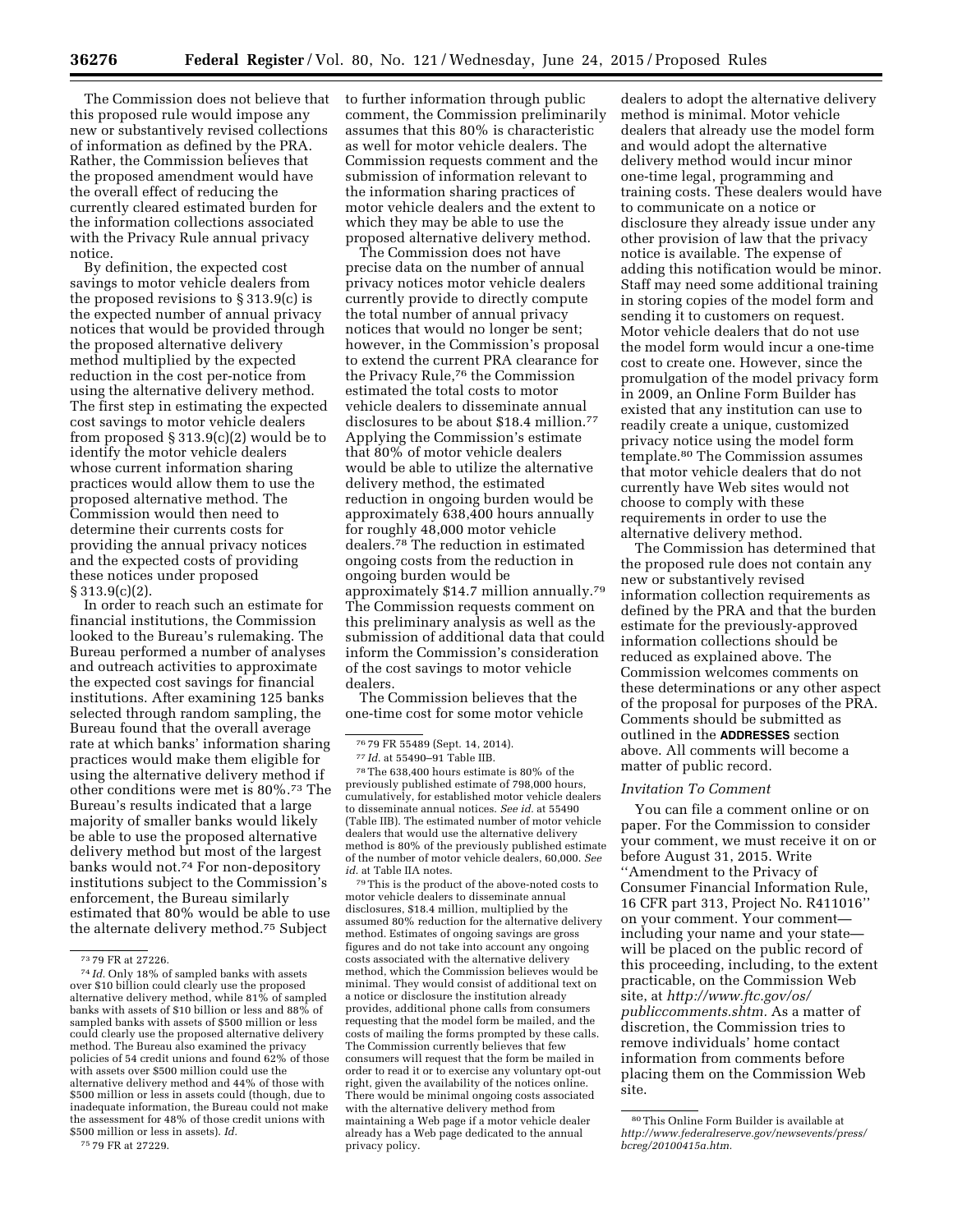Because your comment will be made public, you are solely responsible for making sure that your comment doesn't include any sensitive personal information, such as Social Security number, date of birth, driver's license number or other state identification number or foreign country equivalent, passport number, financial account number, or credit or debit card number. You are also solely responsible for making sure that your comment doesn't include any sensitive health information, including medical records or other individually identifiable health information. In addition, do not include any ''[t]rade secret or any commercial or financial information which . . . is privileged or confidential,'' as discussed in section 6(f) of the FTC Act, 15 U.S.C. 46(f), and FTC Rule 4.10(a)(2), 16 CFR 4.10(a)(2). In particular, do not include competitively sensitive information such as costs, sales statistics, inventories, formulas, patterns, devices, manufacturing processes, or customer names.

If you want the Commission to give your comment confidential treatment, you must file it in paper form, with a request for confidential treatment, and you have to follow the procedure explained in FTC Rule 4.9(c), 16 CFR 4.9(c).81 Your comment will be kept confidential only if the FTC General Counsel, in his or her sole discretion, grants your request in accordance with the law and the public interest.

Postal mail addressed to the Commission is subject to delay due to heightened security screening. As a result, we encourage you to submit your comments online. To make sure that the Commission considers your online comment, you must file it at *[https://](https://ftcpublic.commentworks.com/ftc/GLBPrivacyamendment) [ftcpublic.commentworks.com/ftc/](https://ftcpublic.commentworks.com/ftc/GLBPrivacyamendment) [GLBPrivacyamendment,](https://ftcpublic.commentworks.com/ftc/GLBPrivacyamendment)* by following the instructions on the web-based form. If this Notice appears at *[http://](http://www.regulations.gov/#!home) [www.regulations.gov/#!home,](http://www.regulations.gov/#!home)* you also may file a comment through that Web site.

If you file your comment on paper, write ''Amendment to the Privacy of Consumer Financial Information Rule, 16 CFR part 313, Project No. R411016'' on your comment and on the envelope, and mail your comment to the following address: Federal Trade Commission, Office of the Secretary, 600 Pennsylvania Avenue NW., Suite CC– 5610 (Annex E), Washington, DC 20580, or deliver your comment to the

following address: Federal Trade Commission, Office of the Secretary, Constitution Center, 400 7th Street SW., 5th Floor, Suite 5610 (Annex E), Washington, DC 20024. If possible, submit your paper comment to the Commission by courier or overnight service.

Visit the Commission Web site at *<http://www.ftc.gov>*to read this Notice and the news release describing it. The FTC Act and other laws that the Commission administers permit the collection of public comments to consider and use in this proceeding as appropriate. The Commission will consider all timely and responsive public comments that it receives on or before August 31, 2015. For information on the Commission's privacy policy, including routine uses permitted by the Privacy Act, see *[http://www.ftc.gov/ftc/](http://www.ftc.gov/ftc/privacy.htm)  [privacy.htm.](http://www.ftc.gov/ftc/privacy.htm)* 

### **List of Subjects in 16 CFR Part 313**

Consumer protection, Motor vehicle dealers, Privacy, Reporting and recordkeeping requirements, Trade practices.

### **Authority and Issuance**

For the reasons set forth in the preamble, the Commission proposes to amend 16 CFR part 313, as set forth below:

# **PART 313—PRIVACY OF CONSUMER FINANCIAL INFORMATION**

■ 1. The authority citation for Part 313 is revised to read as follows:

**Authority:** 15 U.S.C. 6801 *et seq.,* 12 U.S.C. 5519.

■ 2. In § 313.1, revise paragraph (b) to read as follows:

#### **§ 313.1 Purpose and scope.**

\* \* \* \* \* (b) *Scope.* This part applies only to nonpublic personal information about individuals who obtain financial products or services primarily for personal, family or household purposes from the institutions listed below. This part does not apply to information about companies or about individuals who obtain financial products or services for business, commercial, or agricultural purposes. This part applies to those ''financial institutions'' over which the Federal Trade Commission (''Commission'') has rulemaking authority pursuant to section 504(a)(1)(C) of the Gramm-Leach-Bliley Act. An entity is a ''financial institution'' if its business is engaging in a financial activity as described in section 4(k) of the Bank Holding Company Act of 1956, 12 U.S.C.

1843(k), which incorporates by reference activities enumerated by the Federal Reserve Board in 12 CFR 211.5(d) and 12 CFR 225.28. The ''financial institutions'' subject to the Commission's rulemaking authority are any persons described in 12 U.S.C. 5519 that are predominantly engaged in the sale and servicing of motor vehicles, the leasing and servicing of motor vehicles, or both. They are referred to in this part as ''*You.*''

 $\blacksquare$  3. In § 313.3, revise paragraphs (e), (i), (k), and (q) to read as follows:

### **§ 313.3 Definitions.**

\* \* \* \* \* (e)(1) *Consumer* means an individual who obtains or has obtained a financial product or service from you that is to be used primarily for personal, family, or

household purposes, or that individual's legal representative. (2) *Examples for purposes of 16 CFR part 313 and 314*—(i) An individual who applies to you for credit for

personal, family, or household purposes is a consumer of a financial service, regardless of whether the credit is extended.

(ii) An individual who provides nonpublic personal information to you in order to obtain a determination about whether he or she may qualify for a loan to be used primarily for personal, family, or household purposes is a consumer of a financial service, regardless of whether the loan is extended.

(iii) If you hold ownership or servicing rights to an individual's loan that is used primarily for personal, family, or household purposes, the individual is your consumer, even if you hold those rights in conjunction with one or more other institutions. (The individual is also a consumer with respect to the other financial institutions involved.) An individual who has a loan in which you have ownership or servicing rights is your consumer, even if you, or another institution with those rights, hire an agent to collect on the loan.

(iv) An individual who is a consumer of another financial institution is not your consumer solely because you act as agent for, or provide processing or other services to, that financial institution.

(v) An individual is not your consumer solely because he or she is a participant or a beneficiary of an employee benefit plan that you sponsor or for which you act as a trustee or fiduciary.

(3) *Examples for purposes of 16 CFR part 314*—(i) An individual who provides nonpublic personal information to you in connection with

<sup>81</sup> In particular, the written request for confidential treatment that accompanies the comment must include the factual and legal basis for the request, and must identify the specific portions of the comment to be withheld from the public record. *See* FTC Rule 4.9(c), 16 CFR 4.9(c).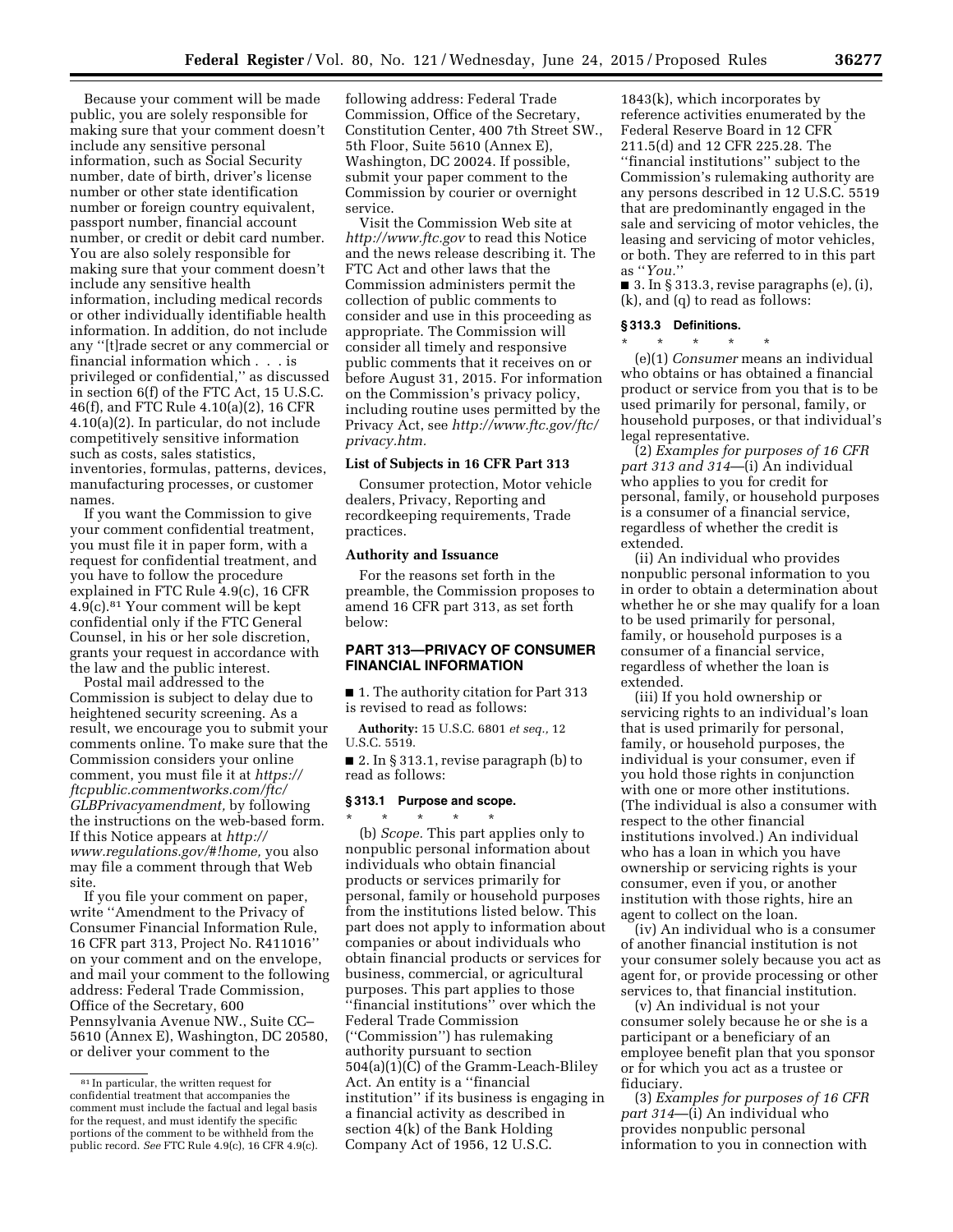obtaining or seeking to obtain financial, investment, or economic advisory services is a consumer, regardless of whether you establish a continuing advisory relationship.

(ii) An individual is not your consumer solely because he or she has designated you as trustee for a trust.

(iii) An individual is not your consumer solely because he or she is a beneficiary of a trust for which you are a trustee.

\* \* \* \* \*

(i)(1) *Customer relationship* means a continuing relationship between a consumer and you under which you provide one or more financial products or services to the consumer that are to be used primarily for personal, family, or household purposes.

(2) *Examples*—(i) *Continuing relationship.* (A) A consumer has a continuing relationship with you, for purposes of 16 CFR part 313 and part 314, if the consumer:

(*1*) Has a credit or investment account with you;

(*2*) Obtains a loan from you;

(*3*) Purchases an insurance product from you;

(*4*) Enters into an agreement or understanding with you whereby you undertake to arrange credit to purchase a vehicle, for the consumer;

(*5*) Enters into a lease of personal property on a non-operating basis with you; or

(*6*) Has a loan for which you own the servicing rights.

(B) A consumer also has a continuing relationship with you, for purposes of 16 CFR part 314, if the consumer:

(*1*) Holds an investment product through you, such as when you act as a custodian for securities or for assets in an Individual Retirement Arrangement;

(*2*) Enters into an agreement or understanding with you whereby you undertake to arrange or broker a home mortgage loan, for the consumer;

(*3*) Obtains financial, investment, or economic advisory services from you for a fee;

(*4*) Becomes your client for the purpose of obtaining tax preparation or credit counseling services from you;

(*5*) Obtains career counseling while seeking employment with a financial institution or the finance, accounting, or audit department of any company (or while employed by such a financial institution or department of any company);

(*6*) Is obligated on an account that you purchase from another financial institution, regardless of whether the account is in default when purchased, unless you do not locate the consumer

or attempt to collect any amount from the consumer on the account; or

(*7*) Obtains real estate settlement services from you.

(ii) *No continuing relationship.* (A) For purposes of 16 CFR parts 313 and 314, a consumer does not, however, have a continuing relationship with you if:

(*1*) The consumer obtains a financial product or service from you only in isolated transactions, such as cashing a check with you or making a wire transfer through you;

(*2*) You sell the consumer's loan and do not retain the rights to service that loan; or

(*3*) The consumer obtains one-time personal or real property appraisal services from you.

(B) For purposes of 16 CFR part 314, a consumer also does not have a continuing relationship with you if:

(*1*) The consumer obtains a financial product or service from you only in isolated transactions, such as using your ATM to withdraw cash from an account at another financial institution or purchasing a money order from you;

(*2*) You sell the consumer airline tickets, travel insurance, or traveler's checks in isolated transactions; or

(*3*) The consumer purchases checks for a personal checking account from you.

\* \* \* \* \* (k)(1) *Financial institution* means any institution the business of which is engaging in financial activities as described in section 4(k) of the Bank Holding Company Act of 1956 (12 U.S.C. 1843(k)). An institution that is

significantly engaged in financial

activities is a financial institution. (2) *Example of financial institution for purposes of 16 CFR part 313 and 314.* An automobile dealership that, as a usual part of its business, leases automobiles on a nonoperating basis for longer than 90 days is a financial institution with respect to its leasing business because leasing personal property on a nonoperating basis where the initial term of the lease is at least 90 days is a financial activity listed in 12 CFR 225.28(b)(3) and referenced in section 4(k)(4)(F) of the Bank Holding Company Act.

(3) *Examples of financial institution for purposes of 16 CFR part 314.* (i) A retailer that extends credit by issuing its own credit card directly to consumers is a financial institution because extending credit is a financial activity listed in 12 CFR 225.28(b)(1) and referenced in section  $4(k)(4)(F)$  of the Bank Holding Company Act and issuing that extension of credit through a proprietary credit

card demonstrates that a retailer is significantly engaged in extending credit.

(ii) A personal property or real estate appraiser is a financial institution because real and personal property appraisal is a financial activity listed in 12 CFR 225.28(b)(2)(i) and referenced in section 4(k)(4)(F) of the Bank Holding Company Act.

(iii) A career counselor that specializes in providing career counseling services to individuals currently employed by or recently displaced from a financial organization, individuals who are seeking employment with a financial organization, or individuals who are currently employed by or seeking placement with the finance, accounting or audit departments of any company is a financial institution because such career counseling activities are financial activities listed in 12 CFR 225.28(b)(9)(iii) and referenced in section  $4(k)(4)(F)$  of the Bank Holding Company Act.

(iv) A business that prints and sells checks for consumers, either as its sole business or as one of its product lines, is a financial institution because printing and selling checks is a financial activity that is listed in 12 CFR 225.28(b)(10)(ii) and referenced in section 4(k)(4)(F) of the Bank Holding Company Act.

(v) A business that regularly wires money to and from consumers is a financial institution because transferring money is a financial activity referenced in section  $4(k)(4)(A)$  of the Bank Holding Company Act and regularly providing that service demonstrates that the business is significantly engaged in that activity.

(vi) A check cashing business is a financial institution because cashing a check is exchanging money, which is a financial activity listed in section 4(k)(4)(A) of the Bank Holding Company Act.

(vii) An accountant or other tax preparation service that is in the business of completing income tax returns is a financial institution because tax preparation services is a financial activity listed in 12 CFR  $225.28(b)(6)(vi)$ and referenced in section  $4(k)(4)(G)$  of the Bank Holding Company Act.

(viii) A business that operates a travel agency in connection with financial services is a financial institution because operating a travel agency in connection with financial services is a financial activity listed in 12 CFR 211.5(d)(15) and referenced in section 4(k)(4)(G) of the Bank Holding Company Act.